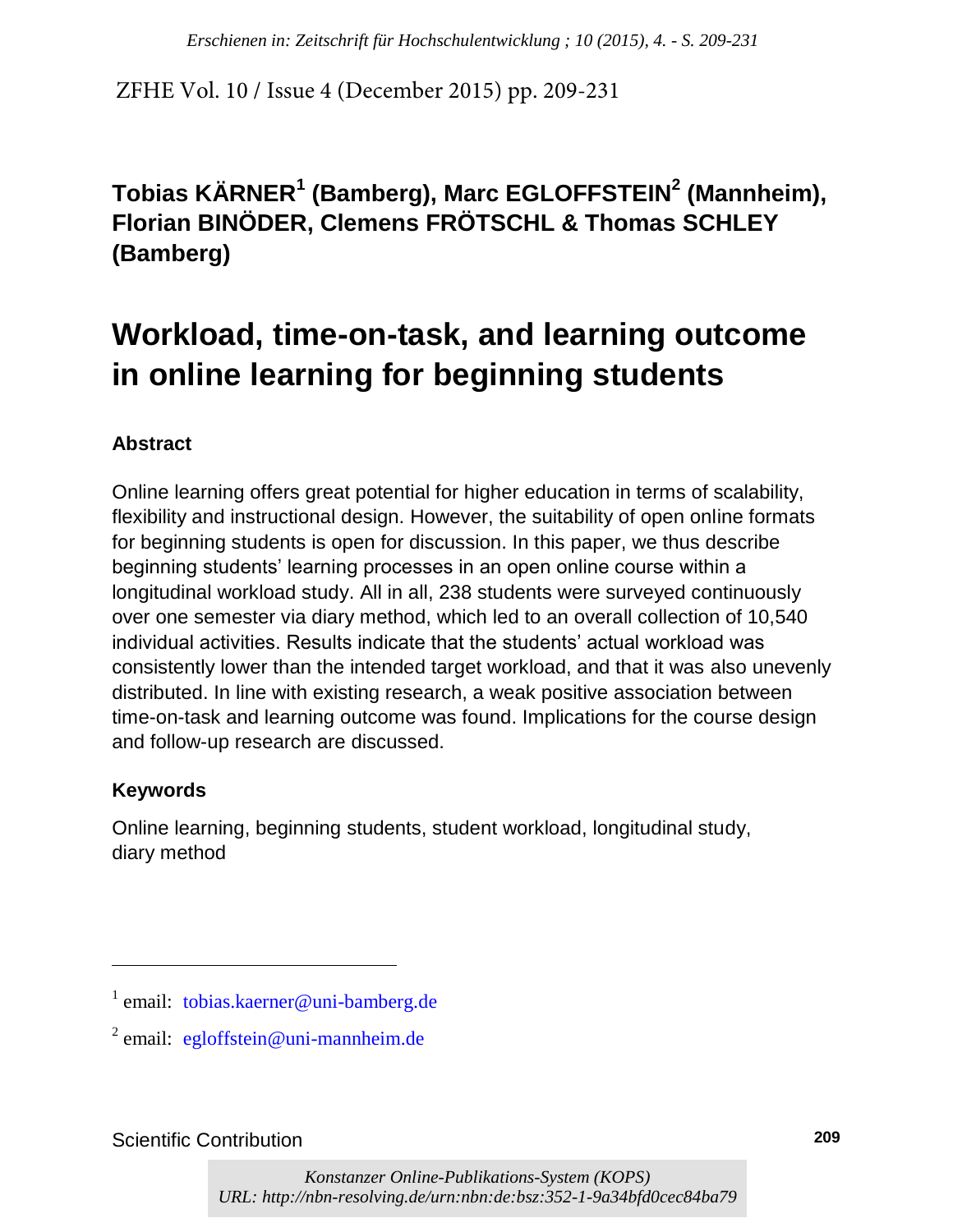### **Workload, aktive Lernzeit und Lernerfolg in einem Online-Kurs zum Studieneinstieg**

#### **Zusammenfassung**

Online-Lernen bietet große Potenziale für die Hochschullehre, was Skalierbarkeit, Flexibilität und didaktische Möglichkeiten angeht. Die Eignung von offenen Online-Kursen speziell zum Studieneinstieg wird jedoch kontrovers diskutiert. Vor diesem Hintergrund zeichnen wir die Lernprozesse von Studienanfängerinnen und -anfängern in einem offenen Online-Kurs in einer längsschnittlichen Workload-Untersuchung mittels Tagebuchmethodik nach (N = 238 mit 10.540 erfassten Einzeltätigkeiten). Die empirischen Befunde zeigen, dass der tatsächliche Workload durchgängig unter den erwarteten Sollvorgaben bleibt und zudem ungleichmäßig verteilt ist. Weiterhin konnte ein schwacher positiver Zusammenhang zwischen aktiver Lernzeit und Lernerfolg aufgezeigt werden. Implikationen für das Kursdesign und für die weitere Forschung werden diskutiert.

#### **Schlüsselwörter**

Online-Lernen, Studieneinstieg, studentischer Workload, Längsschnittstudie, Tagebuchmethodik

# **1 Introduction**

Aiming at a harmonized European Higher Education Area, the Bologna Process and its implications have brought about the most far-reaching reforms in the German academic sector for decades. In line with the general "academic drift", a particular German subgoal for these reforms has been to increase the rate of first-year students within the specific age group (DESTATIS, 2014, p. 30). Increasing students numbers, however, shed more light on the challenges experienced during the first year of study (BOSSE & TRAUTWEIN, 2014) and the underlying conditions. For example, adequate support structures have not always been in place. Traditional teaching formats, such as lectures or seminars, do not work as before. "School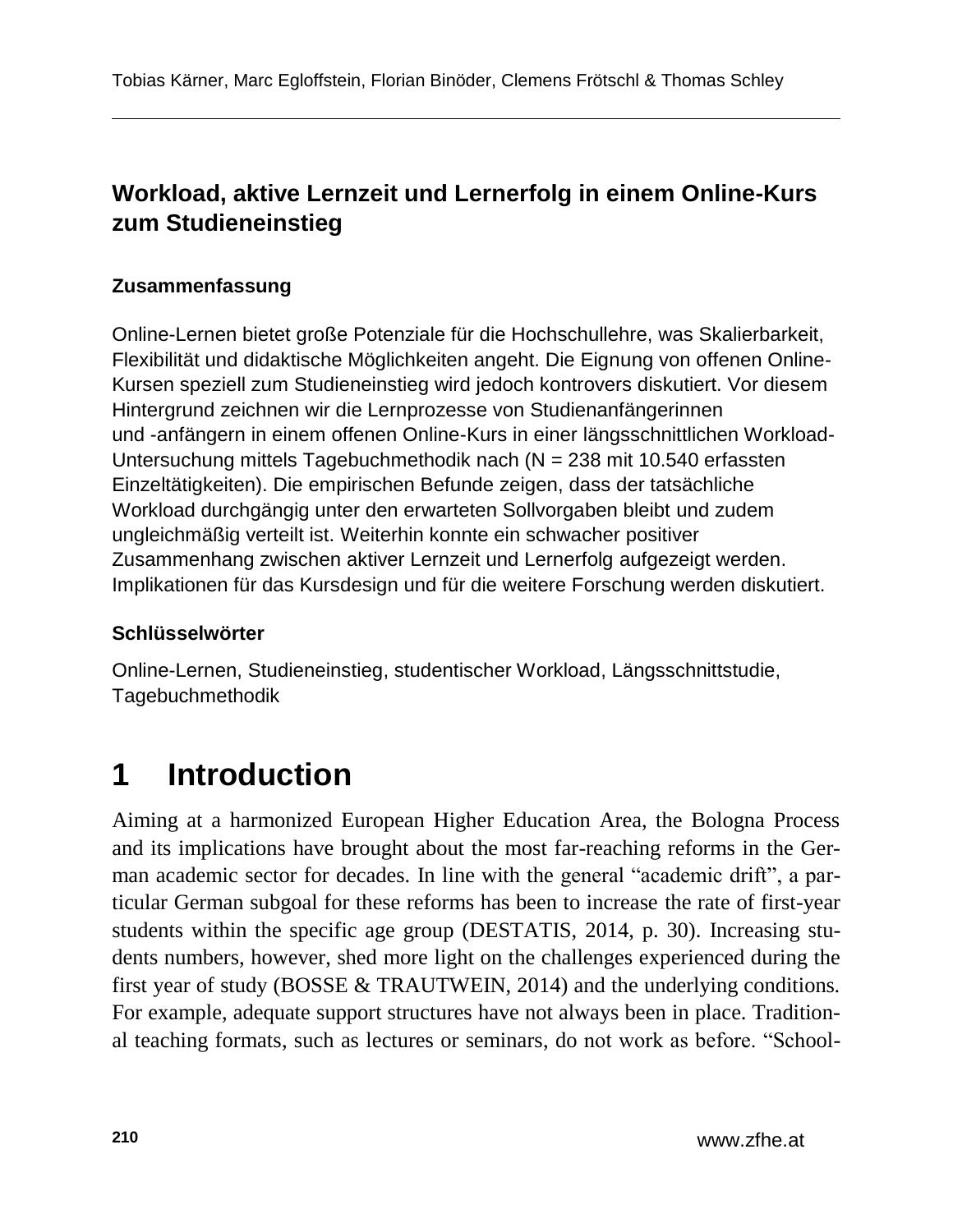like teaching" at the university level has frequently been criticized. Drop-out rates have become a major point of concern. Therefore, there has been a demand for improvements in the quality of teaching, including specific measures targeted at beginning students (BMBF, 2010).

Another implication of the Bologna Process was the implementation of the "European Credit Transfer and Accumulation System" (ECTS) to every course of study or degree scheme. With ECTS, the concept of workload (the overall time involved for studying) comes into effect. While students continuously criticized the high subjective workload in the new degree schemes, objective studies revealed that the actual average workload quite often did not reach the targeted figures (SCHUL-MEISTER & METZGER, 2011). Hence, it seems that it is not the actual workload but rather the lack of flexibility in curricula and study processes that has to be addressed.

Against this background, we briefly illustrate how open online learning can be implemented in a course for beginning students, allowing for more flexibility and improvements in instructional design. Within this context, we focus on beginning students' learning processes with the following research questions:

- *1. How far does the actual student workload in the online course match the intended target workload, and up to what extent can deviations be observed?*
- *2. What kind of relationship exists between time-on-task and individual learning outcome?*

In a longitudinal study, we thus compare the actual expenditure of time as captured in learning diaries with the intended target workload. To gain a deeper insight into beginning students' working habits, we then look at the distribution of workload over the duration of the course. Finally, we analyze students' time-on-task (which may differ significantly from the actual workload) and its relationship with learning outcome.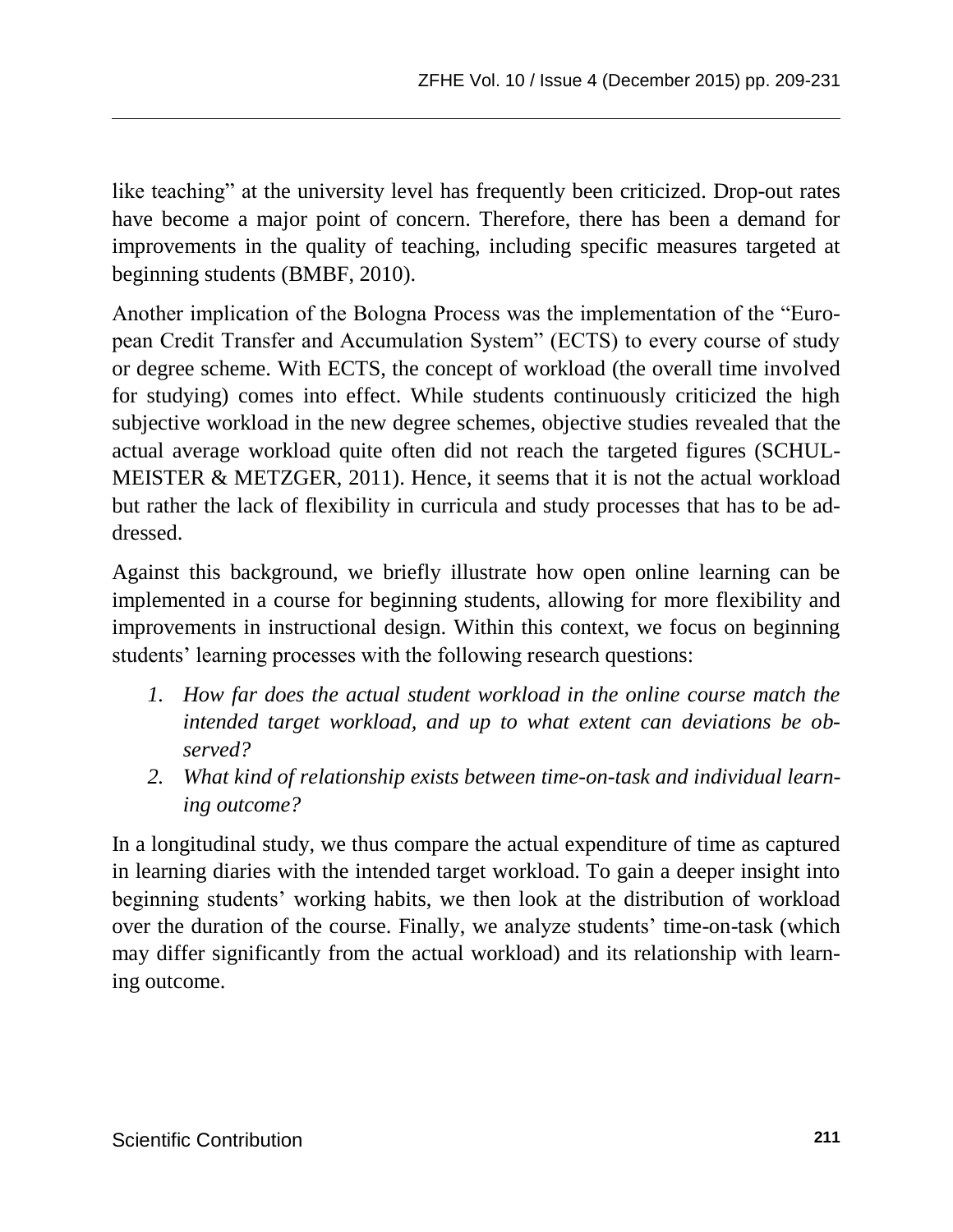# **2 Theoretical background**

### **2.1 Teaching-learning environments for beginning students**

Ideally, teaching-learning environments for beginning students should account for the specific needs of this special student group. They should enable an enculturation into the social-cultural environment of the university and, more precisely, into learning communities, which has been shown to lead to educational gains (ROC-CONI, 2011). Furthermore, support structures should be on hand to mitigate the typical loss in motivation during the first semester (BRAHM & GEBHARDT, 2011). From a pedagogical perspective, this calls for small group interactions, collaborative learning and tutoring. However, the current reality looks different: in light of "massification" (HORNSBY & OSMAN, 2014) and the present imperative to increase student numbers more rapidly than teaching resources, large class sizes have become quite common for beginning students. This may lead to problems, as there are a number of associated drawbacks: large classes call for the lecture method of instruction, reduce students' level of activity, and lead to lower academic achievement and less satisfaction (CUSEO, 2007). There is some evidence that a qualitative variation in teaching toward a more conceptual change and studentfocused approach may enhance student learning even in large first-year classes (PROSSER & TRIGWELL, 2014). Yet a more profound way to overcome these drawbacks in large classes is to create decentralized, open, online teaching-learning environments (SEMBILL & EGLOFFSTEIN, 2009) that allow for active student involvement.

Especially under the label of "MOOCs", online learning has become a major aspect in the recent debate about curricular and institutional change in Higher Education (O'CONNOR, 2014). Online courses provide an opportunity to enhance flexibility in terms of time and space and to address the different needs of a heterogeneous audience, as is the case with beginning students. While open online learning is held to be applicable even in transitional programs before the beginning of studies (HRK, 2014), there is no broad consensus yet on how open online formats for be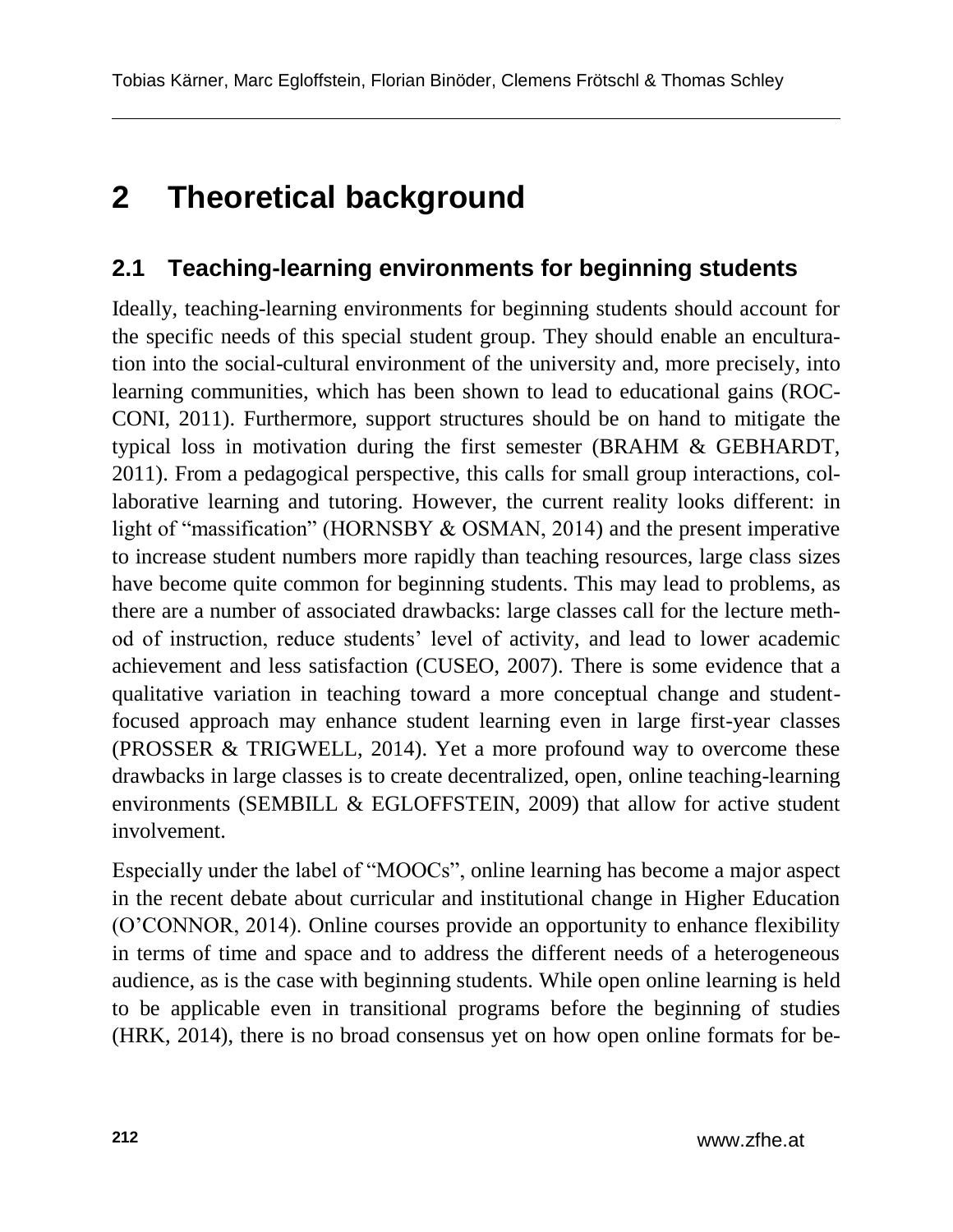ginning students should be designed. Some of the present MOOC implementations even face substantial criticism (SCHULMEISTER, 2014). All in all, it is not yet entirely clear in what ways open teaching-learning environments might enhance or perhaps even impede beginning students' learning.

### **2.2 Analyzing student workload**

Since the implementation of the ECTS, the student workload has more frequently been the subject of empirical research. Prior to that, there were only a few studies, which was also due to methodological reasons. Repetitive surveys often produce poor response rates (BURCK, HEIL & BÖHRES, 2011), and the respective studies usually involve a high research effort (BLÜTHMANN & THIEL, 2011). Present workload research thus covers a broad range of methods and approaches (DORENBUSCH & LOMPE, 2011). BURCK et al. (2011) categorize these studies according to their level of retrospectivity and the survey method used. The level of retrospectivity refers to the number of measurement points and the timeframe covered by the survey. A large retrospectivity occurs when a single survey refers to an entire past semester. An activity-based data collection on a daily basis, on the other hand, is only of small retrospectivity and thus of higher ecological validity. In this context, it has been shown that with a higher retrospectivity, the quality of the data collected decreases significantly because of variations in the daily or weekly workload and the time-lag involved (SCHULMEISTER & METZGER, 2011). In existing research, student workload often has been measured with retrospective methods, which calls into question its accuracy (SCHULMEISTER & METZGER, 2011; BRANDL & GUNZER, 2009). In order to tackle these problems of memory bias, the diary method offers an appropriate approach of data collection for a prompt recording of activities and working times (BOLGER, DAVIS & RAFAELI, 2003; RAUSCH, KÖGLER & LAIREITER, 2012).

Current research shows that German students on average do not fulfill the intended target workload of about 40 hours per week. In a retrospective study, MIDDEN-DORF et al. (2013) determined a weekly workload of 35 hours for full-time undergraduate students. The same applies to another survey conducted over a compara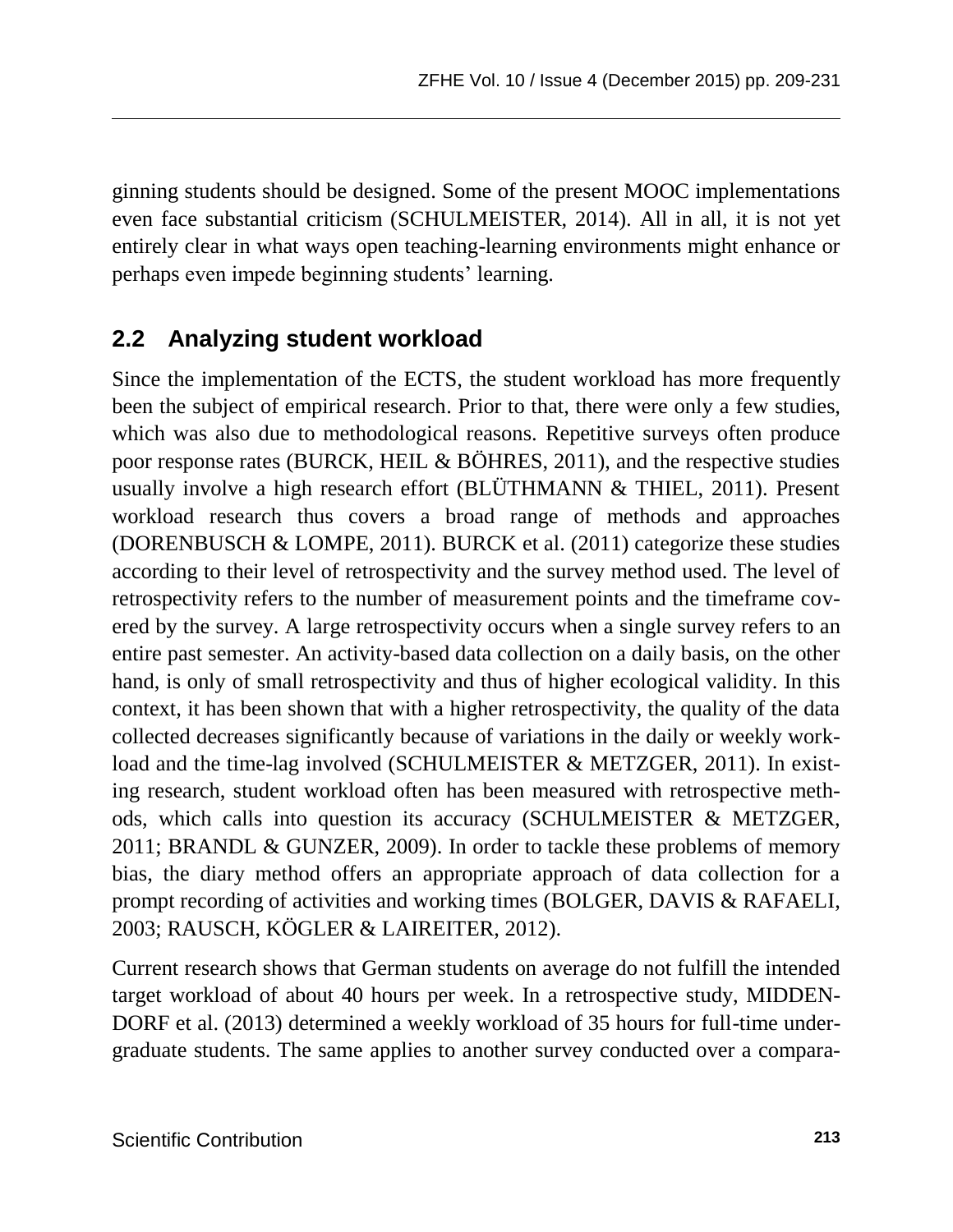ble period of time, where an average workload of 31 hours was calculated (OP-PERMANN, 2009). A study by SCHULMEISTER & METZGER (2011), which was based on a cross-degree and cross-university survey over a period of five months, determined 20 to 27 hours study time per week. Based on a weekly survey, BURCK et al. (2011) come to similar conclusions: in over 30 % of the courses analyzed, the empirical workload was more than 5 hours less than the target workload.

With respect to our first research question, we thus assume that the intended target workload is generally not met. We further suppose that the workload varies distinctly over course time and that specific peaks can be observed.

### **2.3 Student workload and time-on-task**

The concept of workload covers not only times that are directly connected to working on subject matters, but also time spent organizing, coordinating with peers and teachers and so forth. Crucial for substantial learning outcomes are the times in which students actively work on learning topics and carry out relevant activities. Especially in open, self-organized teaching-learning-arrangements, organizational and group processes occupy much space in subjective perception, which can distract the focus from the learning tasks. Relationships between workload in the form of genuine learning times and resulting learning outcomes were formally described in Carroll's well-established model of school learning, which has also proved relevant for non-school learning processes. Thereby, spending time does not simply mean the elapsed time, but the time spent directly on the act of learning. This time is called time-on-task, active study time or engaged time, as it only includes those periods in which the learner is cognitively engaged with the study matter (CAR-ROLL, 1989; BERLINER, 1990; BRODHAGEN & GETTINGER, 2012; SCHEERENS & HENDRIKS, 2014). Relevant activities include careful reading of scientific texts, rethinking and reflecting on content, and deliberately connecting to prior knowledge or working on given assignments. It is essential to look at what happens during time-on-task, as time can be interpreted as a "psychologically empty vessel" (GAGE, 1978 in BERLINER, 1990, p. 5) to be filled with meaningful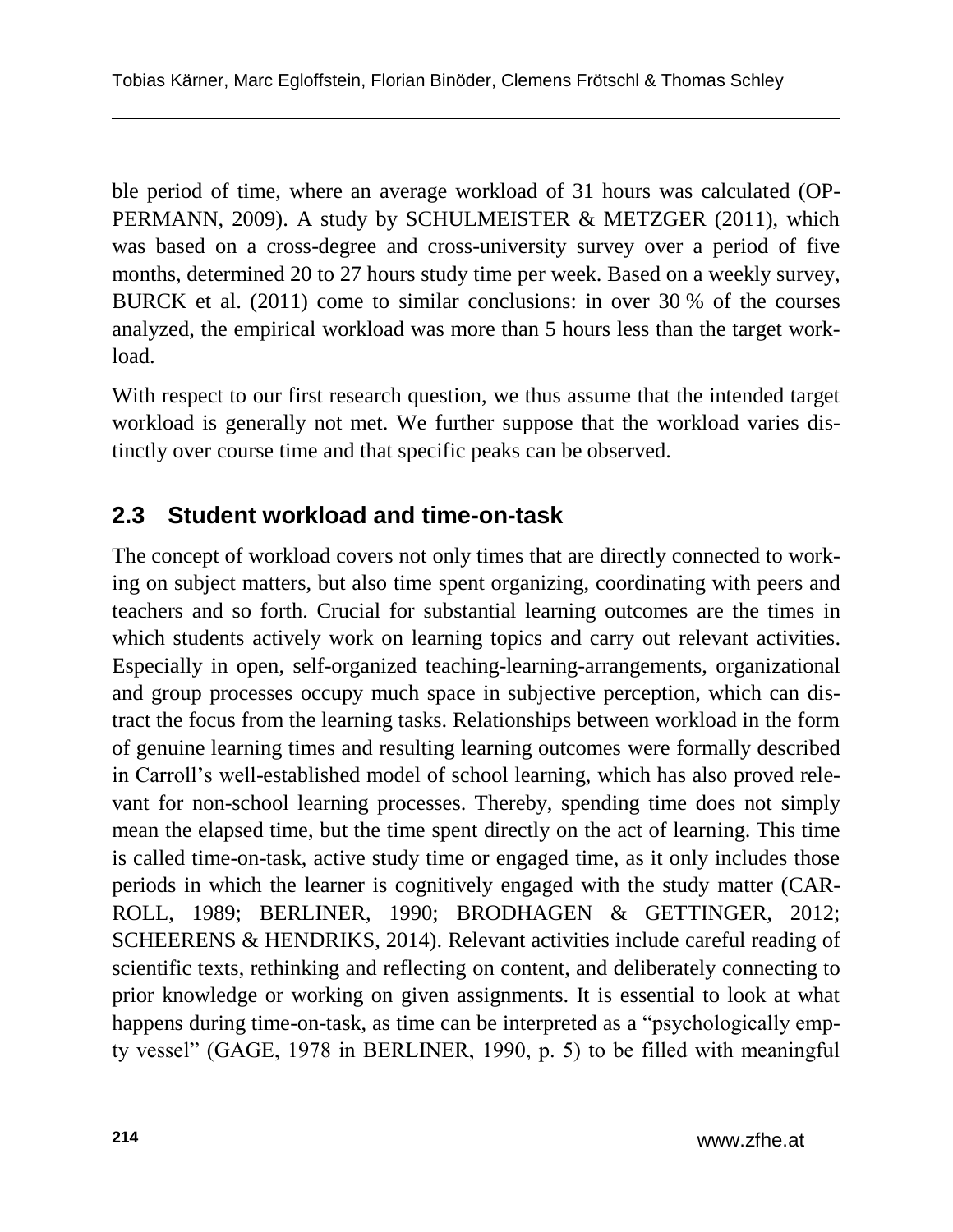activity (CARROLL, 1989; BERLINER, 1990). According to HELMKE & SCHRADER (1996), time-on-task is one of the strongest predictors for learning outcome in school settings and elsewhere.

A closer look at learning time suggests that a differentiated concept of workload becomes necessary when relationships to learning effectiveness or outcomes are investigated. Relevant studies show heterogeneous results regarding correlations between learning time and learning outcome, which was commonly operationalized by annual or semi-annual end grades. HATTIE (2009), for example, reports a small to moderate relationship between the active use of learning time and learning outcome. Looking specifically at higher education, HATTIE (2015, p. 82) shows a rather strong effect ( $d = .62$ ) of time-on-task on student achievement. A further meta-analysis of international studies, however, reports only a weak correlation between learning time and learning outcome (HENDRIKS, LUYTEN, SCHEERENS & SLEEGERS, 2014).

With prior research being inconclusive concerning the effect sizes, we expect at least a small positive linear relationship with respect to our second research question.

# **3 Research context: Online learning for beginning students**

In order to avoid "school-like teaching" and to increase cognitive and motivational learning outcomes, the online course discussed here was designed in line with principles of self-organized learning (SEMBILL & EGLOFFSTEIN, 2009). Thereby, learning is a complex problem-solving process, where students are enabled to organize their learning independently, to work with flexible and open learning material and to document their processes for evaluation. In small project-oriented collaborative groups, students work autonomously on relevant problem-like learning tasks (Problem Task: PT) over several weeks.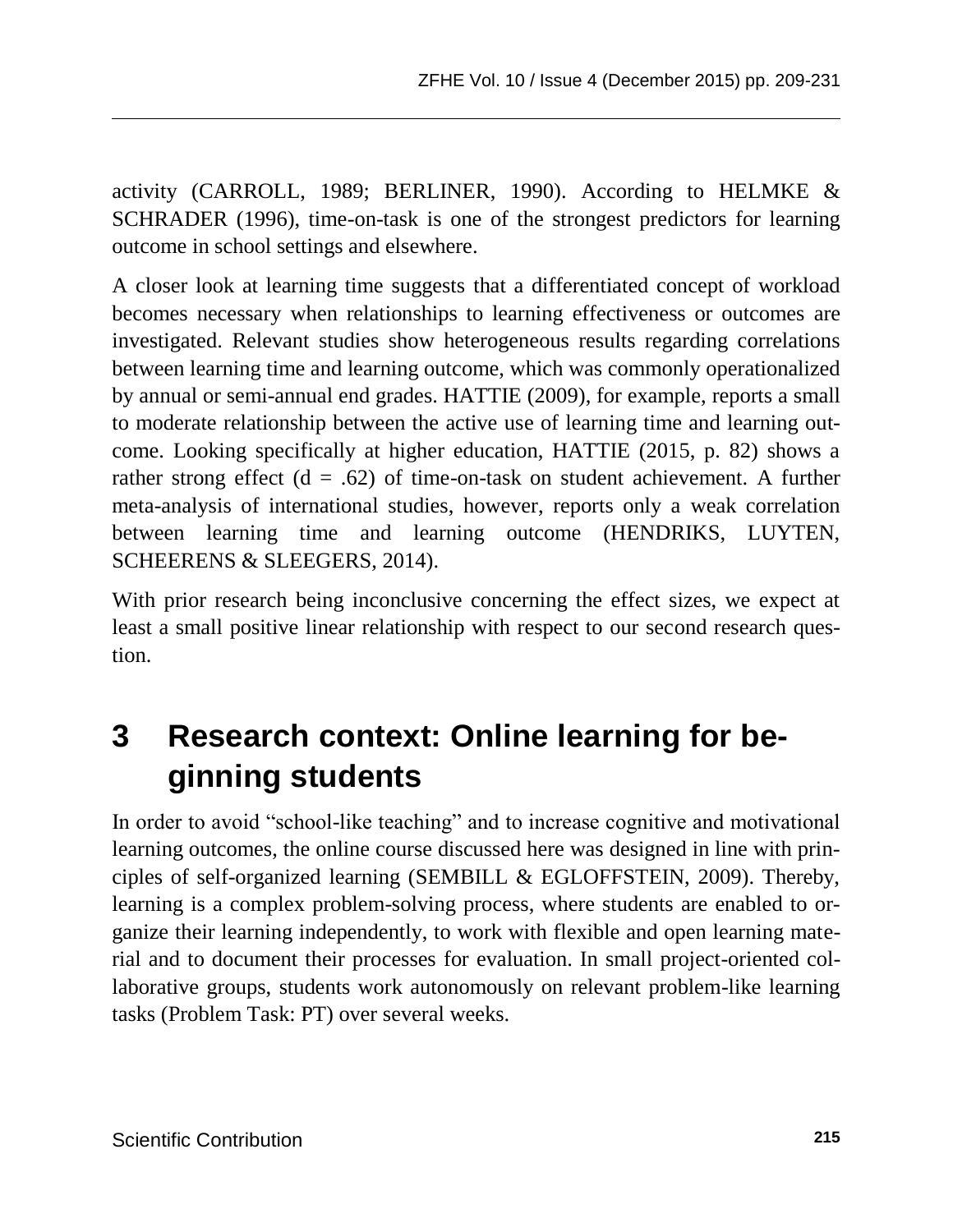The 6 ECTS credit course "Foundations of scientific working methods" (Grundlagen wissenschaftlichen Arbeitens; GwA) is offered by the University of Bamberg and open to all regular students in Bavaria via the so called "Virtual University of Bavaria". The target audience is beginning students in social science, economics or management degree programs at the undergraduate level. After two introductory lectures (6 hours), students work in open, online-based groups with tutorial support or independently for another 174 targeted hours. For the documentation of their learning processes, students record their course-related activities and times in learning diaries. In line with the four course phases, the group work is divided into four assignments, which are graded with points. In the first course phase (PT 1: "Organizing"), students develop a contract for their group collaboration that will guide their further coursework (5 points to be reached). During the second phase (PT 2: "Researching"), a research question has to be developed, along with a commented list of adequate sources and references (25 points). The third phase (PT 3: "Structuring") deals with the modelling of relevant concepts and relationships in a concept map (15 points). In the fourth and final phase (PT 4: "Formulating"), students develop the outline of a scientific thesis and write the pertaining introductory chapter with reference to adequate sources (25 points). Each course phase follows a similar pattern: after an online presentation of the relevant theoretical content, students work in groups on the problem task. Additional content and examples are presented where necessary. All problem tasks refer to a topic to be freely chosen by the students in the second phase<sup>3</sup>. Although collaboratively working in online groups seems unfamiliar to most of the beginning students, experiences from prior semesters indicate that students could benefit both with respect to knowledge and the additional competencies to be acquired (e.g. working in groups) (FRÖTSCHL & BAIERLEIN, 2010).

 $\overline{a}$ 

<sup>&</sup>lt;sup>3</sup> Previous topics included: "Work-life balance in corporate settings", "Ergonomics and healthcare at work", "Staff development in hospitals"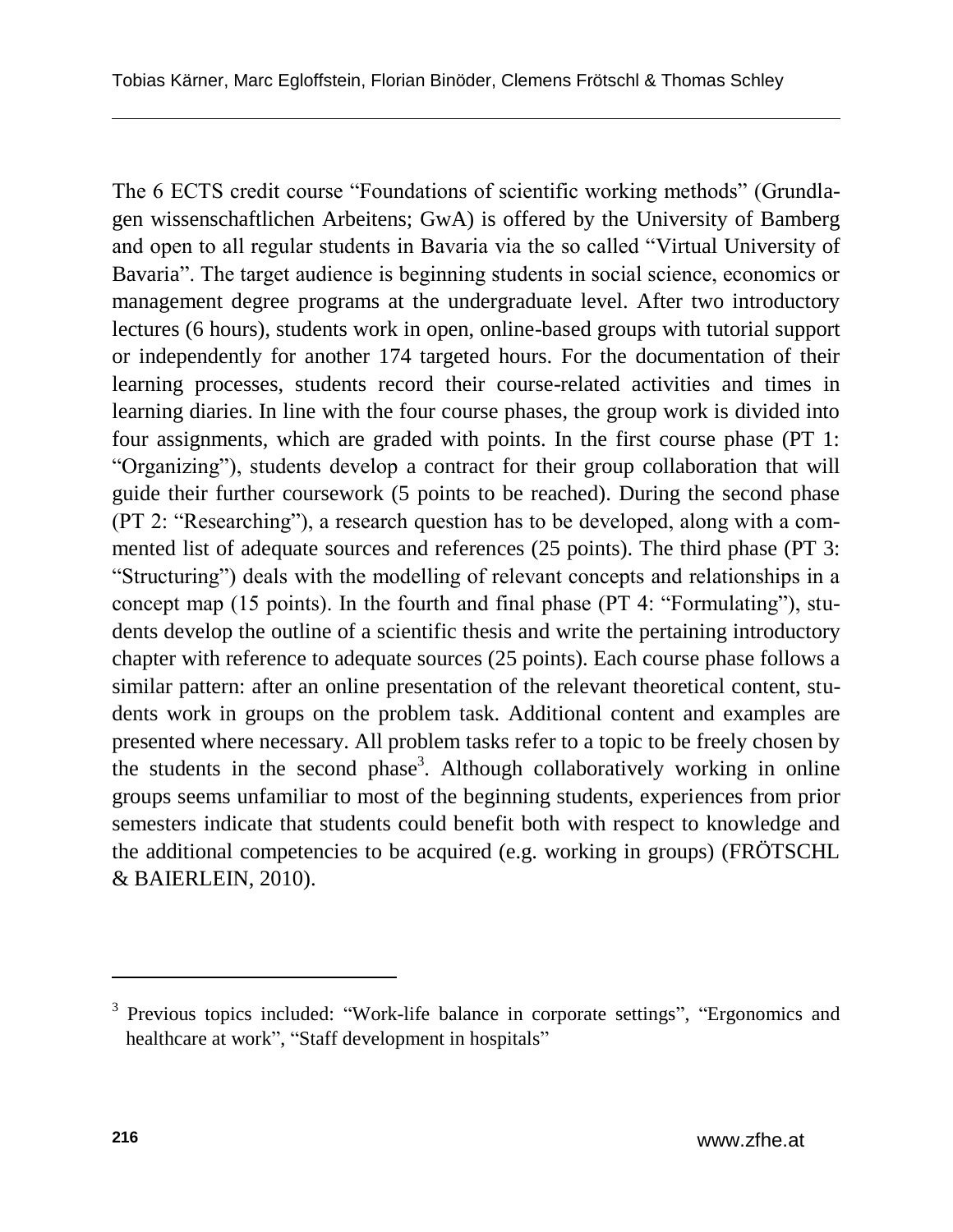# **4 Methodology**

### **4.1 Sample**

The data was collected in the context of the described GwA-course. In winter semester 2012 a total of  $N = 538$  students were registered in this course. Since not all students finished the course and therefore did not regularly complete their learning diaries, the following analysis refers to  $n = 238$  students (response rate is 44.23 %). The sample consists of 123 (51.7 %) male and 115 (48.3 %) female students. On average, participants were 20.31 years of age  $(SD = 1.92, Min. = 18, Max. = 31)$ . In the group, 92.2 % ( $n = 217$ ) of the students were pursuing a business or economics degree (e.g. business administration, international business administration, management),  $6.7\%$  (n = 16) were studying for (applied) computer science, or business information systems,  $1.3\%$  (n = 3) were in a communication science/journalism program, and no information was available for 0.8 % ( $n = 2$ ) of the participants. All in all, 98.7 % of the participants were in a bachelor program, while still one student took part in a (now outdated) diploma program (missing:  $n = 2$ ).

### **4.2 Data collection via diary method**

All participants were requested to keep a learning diary for the length of the semester. In the learning diary, they had to record all course-related activities on a regular basis. The records used standardized spreadsheets. In all, the students had to submit four learning diary files related to the four problem tasks given. Since the submission of each learning diary file was connected to the submission of each solution to the four problem tasks, a continuous assessment of the seminar-related activities and the corresponding time was possible. This provides the opportunity to show the correlated activities and the time required for each problem scenario. Therefore, the data collection can be assumed to be ecologically valid. Figure 1 shows an example of a learning diary from one fictional participant with regard to problem task four ("Formulating").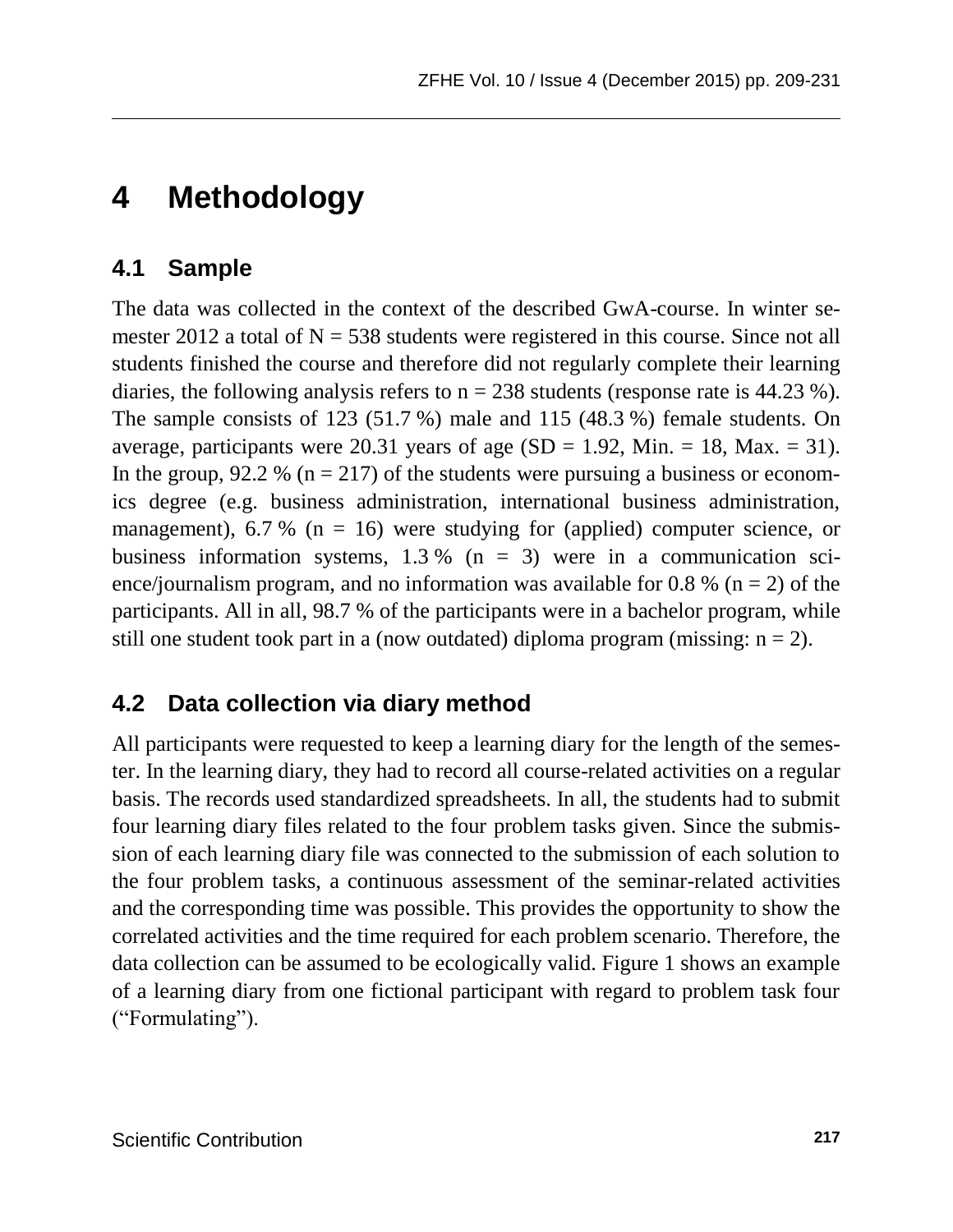| Learning diary for Problem task (PT) 4 - "Formulating" |                                                                                                                        |                                |              |                 |                                                                                                              |  |  |
|--------------------------------------------------------|------------------------------------------------------------------------------------------------------------------------|--------------------------------|--------------|-----------------|--------------------------------------------------------------------------------------------------------------|--|--|
| Name:                                                  | Researcher                                                                                                             |                                |              |                 |                                                                                                              |  |  |
| First name: Ronald                                     |                                                                                                                        |                                |              |                 |                                                                                                              |  |  |
| <b>Notes</b>                                           |                                                                                                                        |                                |              |                 |                                                                                                              |  |  |
| Abbr.                                                  |                                                                                                                        | <b>Description of activity</b> |              |                 |                                                                                                              |  |  |
| $\Omega$                                               | Organizing (e.g. arranging group meetings, scheduling of work, planning)                                               |                                |              |                 |                                                                                                              |  |  |
| $\mathsf{C}$                                           | Working with course contents (e.g. reading and understanding, clarification of unknown contents, technical terms etc.) |                                |              |                 |                                                                                                              |  |  |
| A                                                      | Analyzing the Problem task (What's it all about? What is there to do? What has to be considered?)                      |                                |              |                 |                                                                                                              |  |  |
| $\mathbf{R}$                                           | Research on chosen topic (e.g. literature research und -evaluation, systematizations on the topic)                     |                                |              |                 |                                                                                                              |  |  |
| G                                                      | Working on group task (e.g. formulating the introductory sequence)                                                     |                                |              |                 |                                                                                                              |  |  |
| T                                                      | Working on individual task (e.g. taking part in library tour)                                                          |                                |              |                 |                                                                                                              |  |  |
| M                                                      | Miscellaneous                                                                                                          |                                |              |                 |                                                                                                              |  |  |
| <b>Entries</b>                                         |                                                                                                                        |                                |              |                 |                                                                                                              |  |  |
| <b>Date</b>                                            | <b>Activity</b>                                                                                                        | Duration (min) Context         |              | f2f or online   | comments and explanations                                                                                    |  |  |
| $11-Jan-12$                                            | A                                                                                                                      | 40                             | within group | online          | joint elaboration of the assignment in PT 4                                                                  |  |  |
| $11-Jan-12$                                            | $\Omega$                                                                                                               | 5                              | within group | online          | distribution of sub-tasks                                                                                    |  |  |
| $14$ -Jan- $12$                                        | R                                                                                                                      | 40                             | alone        |                 | first notes on PT 4                                                                                          |  |  |
| $14$ -Jan- $12$                                        | I                                                                                                                      | 90                             | alone        |                 | library tour                                                                                                 |  |  |
| $16$ -Jan- $12$                                        | G                                                                                                                      | 120                            | within group | f2f             | comparison and evaluation of individual solutions to sub-tasks,<br>putting it all together for a first draft |  |  |
| 19-Jan-12                                              | G                                                                                                                      | 30                             | alone        |                 | designing cover sheet for the assignment                                                                     |  |  |
| $21-Ian-12$                                            | G                                                                                                                      | 40                             | alone        |                 | looking for adequate citations, research on additional resources                                             |  |  |
| $23$ -Jan-12                                           | G                                                                                                                      | 90                             | within group | f2f             | joint redesign of the first draft, adding citations                                                          |  |  |
| 25-Jan-12                                              | G                                                                                                                      | 35                             | within group | online          | finishing first draft, request for tutor feedback                                                            |  |  |
| 28-Jan-12                                              | G                                                                                                                      | 30                             | alone        |                 | working in tutor feedback                                                                                    |  |  |
| 30-Jan-12                                              | G                                                                                                                      | 135                            | within group | f <sub>2f</sub> | finishing assignment considering tutor feedback, upload to the<br>online learning platform                   |  |  |

Fig. 1: Example of a learning diary for the fourth course phase (PT 4)

The learning diary captures all seminar-related activities in the following structure: short description of each relevant activity, corresponding date, and duration in minutes. Furthermore, the participants had to classify their activities according to the context or style of cooperation (group meetings or independent), type of group meetings (online meetings via chat, e-mail etc. or face-to-face – "f2f"), and the type of activity using given categories (see Figure 1: "O" to "M"). Therefore, the different types of activity were categorized in advance. For example, category "O" describes activities that refer to the creation of work schedules or agreements on group meetings. Category "C" covers the acquisition of theoretical seminar content. For example, reading text fragments on the topic of citation rules, types of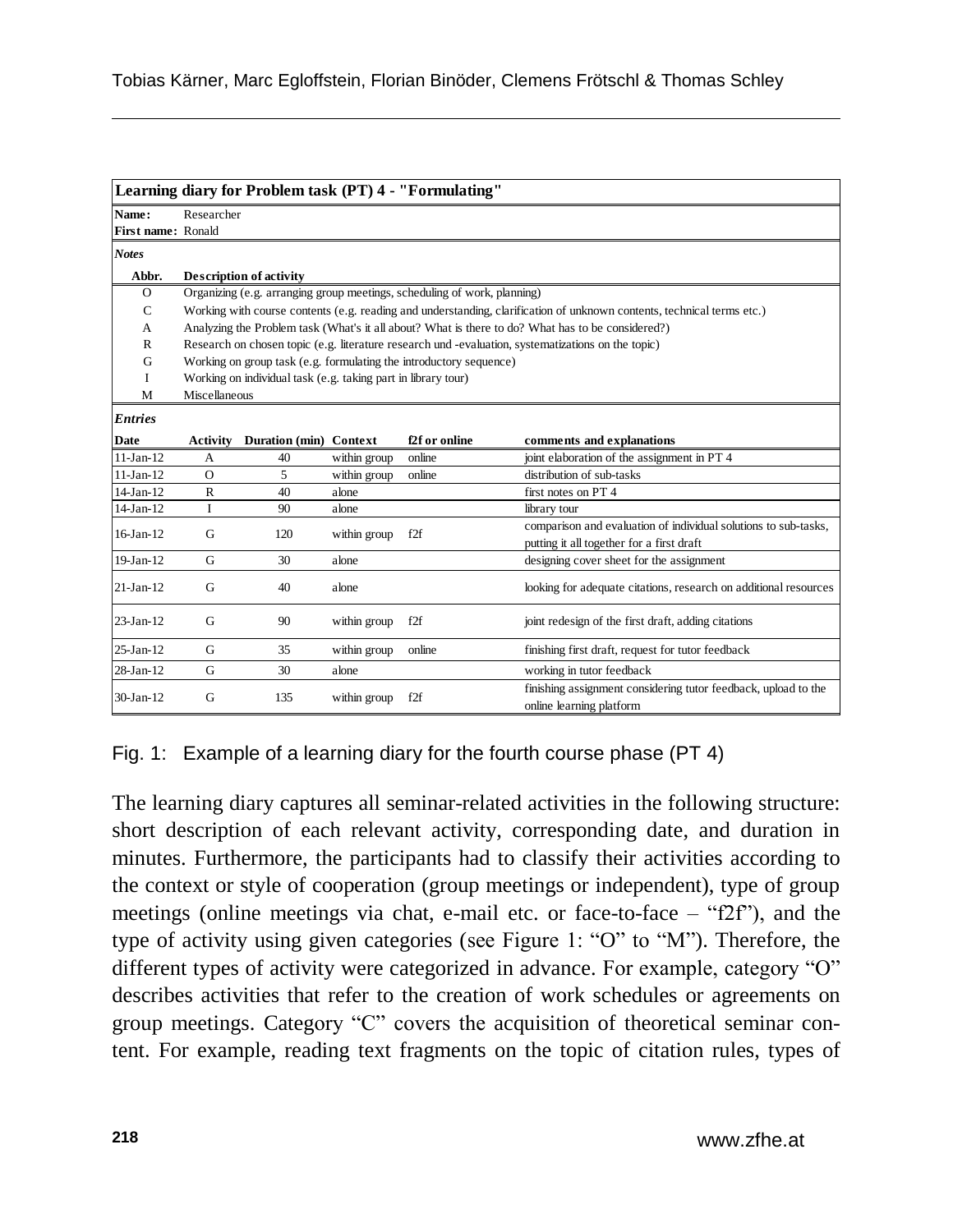plagiarism or with regard to the typical structure of empirical research can all be considered theoretical seminar content and thus the knowledge base to solve the problem scenarios given. The category "A" covers activities analysing the problem tasks. Their purpose is to know and clearly understand what needs to be done. All research activities are classified as category "R". For example, this includes the participants' search for scientific literature related to their selected topic. Category "G" covers the work on group tasks. This means the formulation of an outline, the preparation of the literature list, or the formulation of the problem-related introductory section. Furthermore, all individual activities (e.g. participation in a library tour) are classified with "I". All other activities that cannot be categorized to one of the above categories are in category "M" (misc.).

In total, 10,540 individual activities and the required time were collected from 238 students during one whole semester and along the four course phases (PT 1 to 4) by diary method.

### **4.3 Operationalization**

The first research question refers to the aggregate amount of the effective workload as well as the distribution of the workload over seminar time (one semester). Thus, we excluded all students who did not submit one or more learning diary files. In order to identify students' individual workloads, we aggregated all individual activity-based time periods. Hence, we calculated one value for each person summarizing the total amount of time spent on seminar activities. In addition, to identify the distribution of the workload over the semester, we aggregated the individual time periods for each of the 17 seminar weeks. Therefore, we calculated for each student and each of the 17 weeks one value for the amount of time spent on seminar activities.

With regard to research question two, we focused on the calculation of personalised time-on task. For this purpose, activities from the problem tasks 2, 3 and 4 were analyzed. As shown in Figure 1, the following categories of activity were relevant to assess the time-on-task: acquiring seminar content, task analysis, re-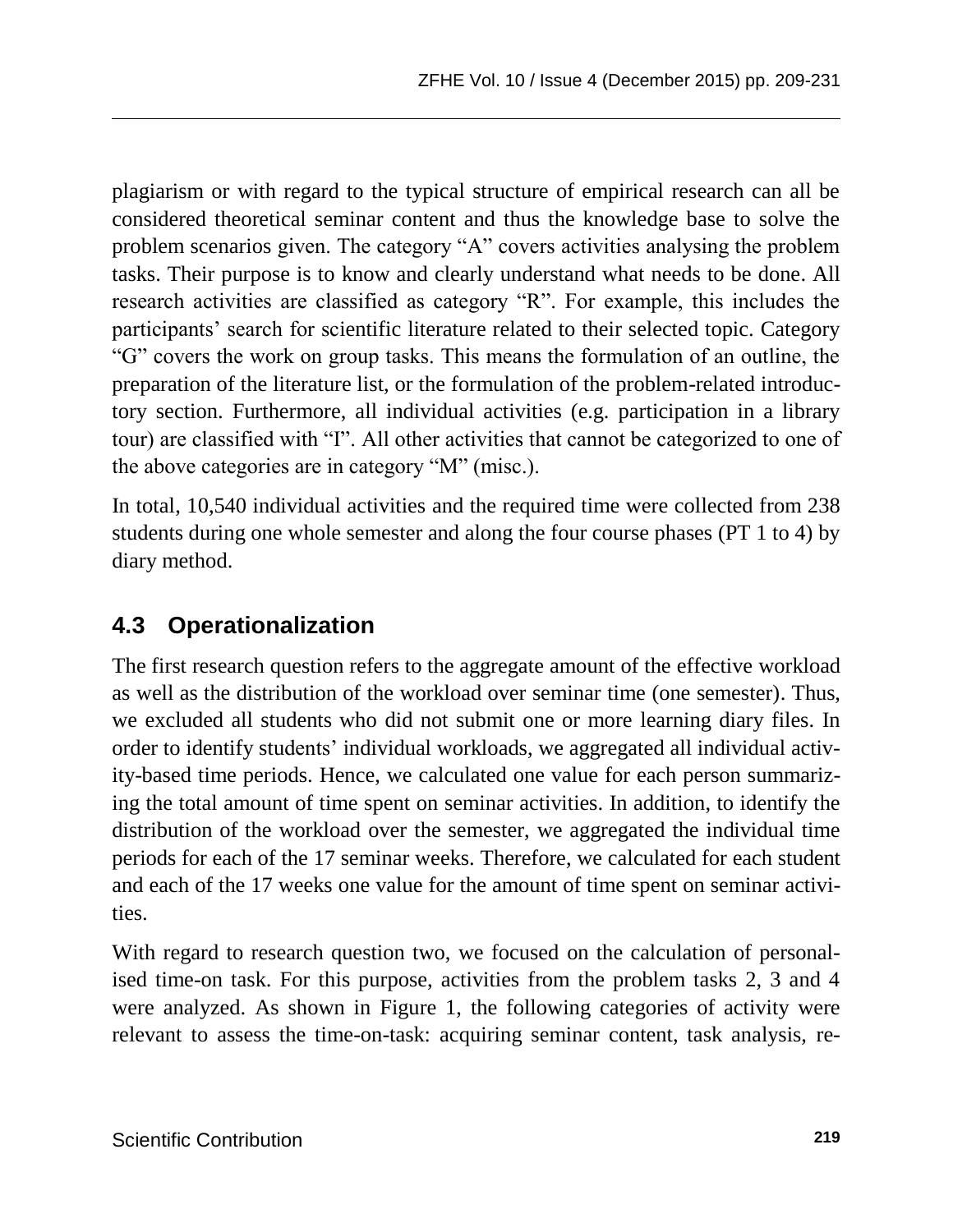search activities on the selected topic, elaboration of the group assignments. Activities that refer to organisational tasks rather than content-related work were not considered. According to this structure, the results for each student show an average time-on-task for PT 2 of M = 558.73 minutes (SD = 251.47, Min. = 150, Max. = 1,440). On average, the duration of the activities for PT 3 is  $M = 434.82$  minutes  $(SD = 248.07, Min. = 60, Max. = 1,300)$  for each student and for PT 4, the average time-on-task is 515.55 minutes (SD = 242.44, Min. = 50, Max. = 1,450). The descriptive results show that students' individual time-on-task varies considerably.

To assess the learning outcome, the individual scores (points) for PT 2, 3, and 4 are used. Therefore, the teaching staff evaluated the submitted assignments using standardized sheets. PT 1 ("Organizing") was not taken into consideration, as every group that submitted a collaboration contract (which was mostly a means of teambuilding) achieved the full score here. On average, the students achieved 13.02 (SD  $= 3.21$ , Min.  $= 0$ , Max.  $= 20$ ) out of 25 maximum points in PT 2, M  $= 10.11$  (SD  $= 10.11$ ) 2.08, Min.  $= 4$ , Max.  $= 15$ ) out of 15 points in PT 3 and M  $= 15.53$  (SD  $= 2.83$ , Min.  $= 0$ , Max  $= 21$ ) out of 25 points in PT 4.

### **4.4 Methods of analysis**

Following previous research on workload in higher education settings, we used different methods of descriptive statistics to analyze the first research question (cf. BLÜTHMANN & THIEL, 2011; BURCK et al., 2011; SCHULMEISTER & METZGER, 2011). Regarding the relationship between time-on-task and learning outcome, we carried out a regression analysis with the overall time-on-task (sum of tasks 2-4) as independent and learning outcome (sum of scores for PT 2-4) as dependent variable.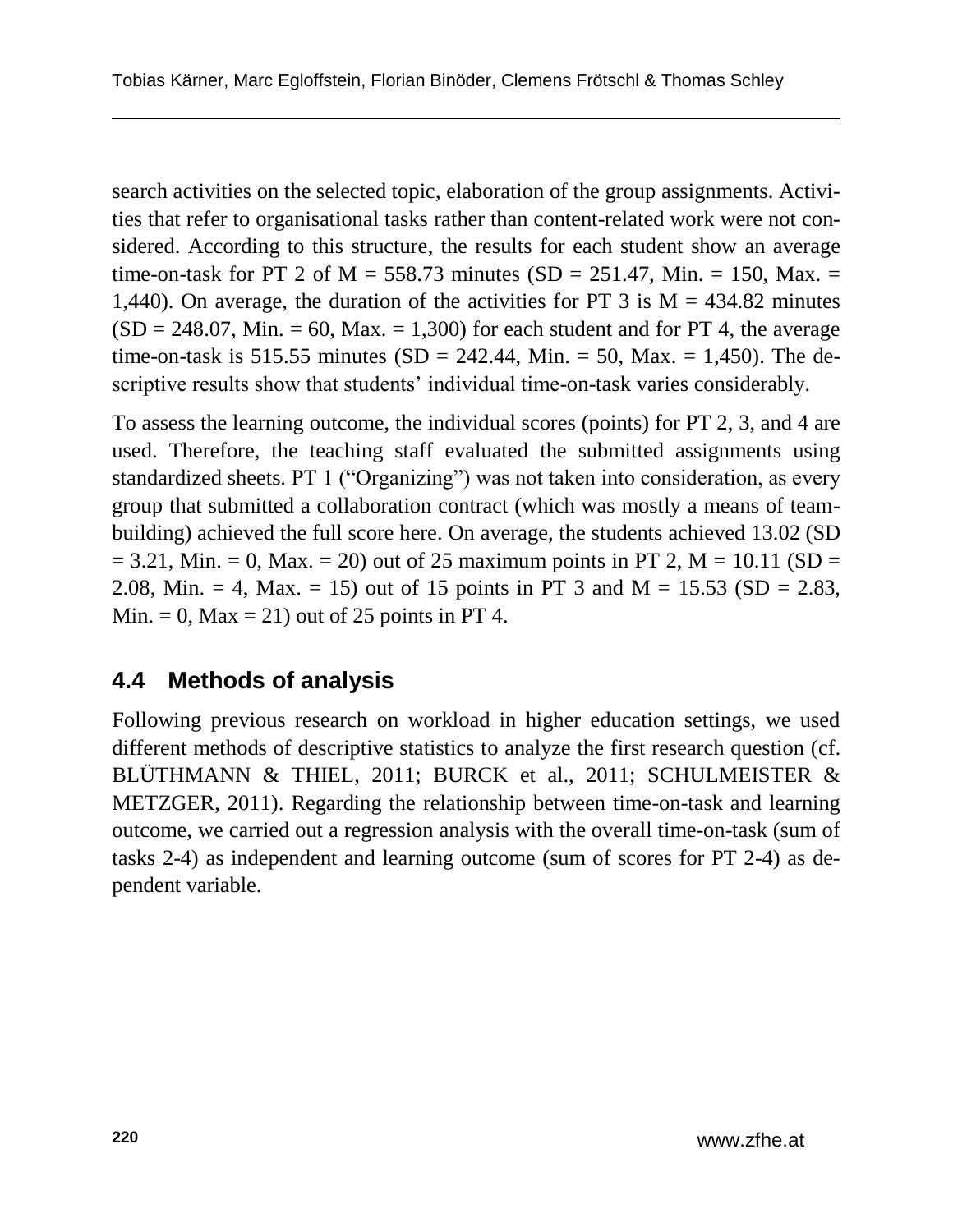# **5 Results**

### **5.1 Student workload and distribution of activities**

Following the predefined requirements, each student had to fulfill a target workload of 180 hours or 10,800 minutes during the course. However, none of the participants were able to meet these requirements. On average, students' workloads during the semester were 2,159.25 minutes or about 36 hours. However, the standard deviation was 768.53 minutes (12.81 hours). Considering the broad spectrum between the minimum workload of 860 minutes (14.33 hours) and the maximum value of 4,735 minutes (78.91 hours), the working behavior of our sample can be considered heterogeneous. In order to avoid a bias due to statistical outliers, additional descriptive measures should be taken into account (cf. SCHULMEISTER & METZGER, 2011) (see summary in Table 1).

|                |             | Workload (min) | Workload (h) |
|----------------|-------------|----------------|--------------|
|                | N           | 238            | 238          |
|                | M           | 2,159.25       | 35.99        |
|                | SD.         | 768.53         | 12.81        |
|                | Min.        | 860.00         | 14.33        |
|                | Max.        | 4,735.00       | 78.92        |
| Percentiles 10 |             | 1,253.00       | 20.88        |
|                | 50 (Median) | 2,042.50       | 34.04        |
|                | 90          | 3,311.00       | 55.18        |

Table 1: Descriptive statistics of the individual workload

Most strikingly, even the highest measured workload represents only about 44 % of the predefined target workload of the course. Reviewing the learning diaries reveals that many students did not record the introductory lectures, for example, which leads to a misrepresentation of the indicated time exposure. Nevertheless, it can be concluded that most participants' workload falls short of the requirements. Considering the distribution of the workload over the semester, we found increased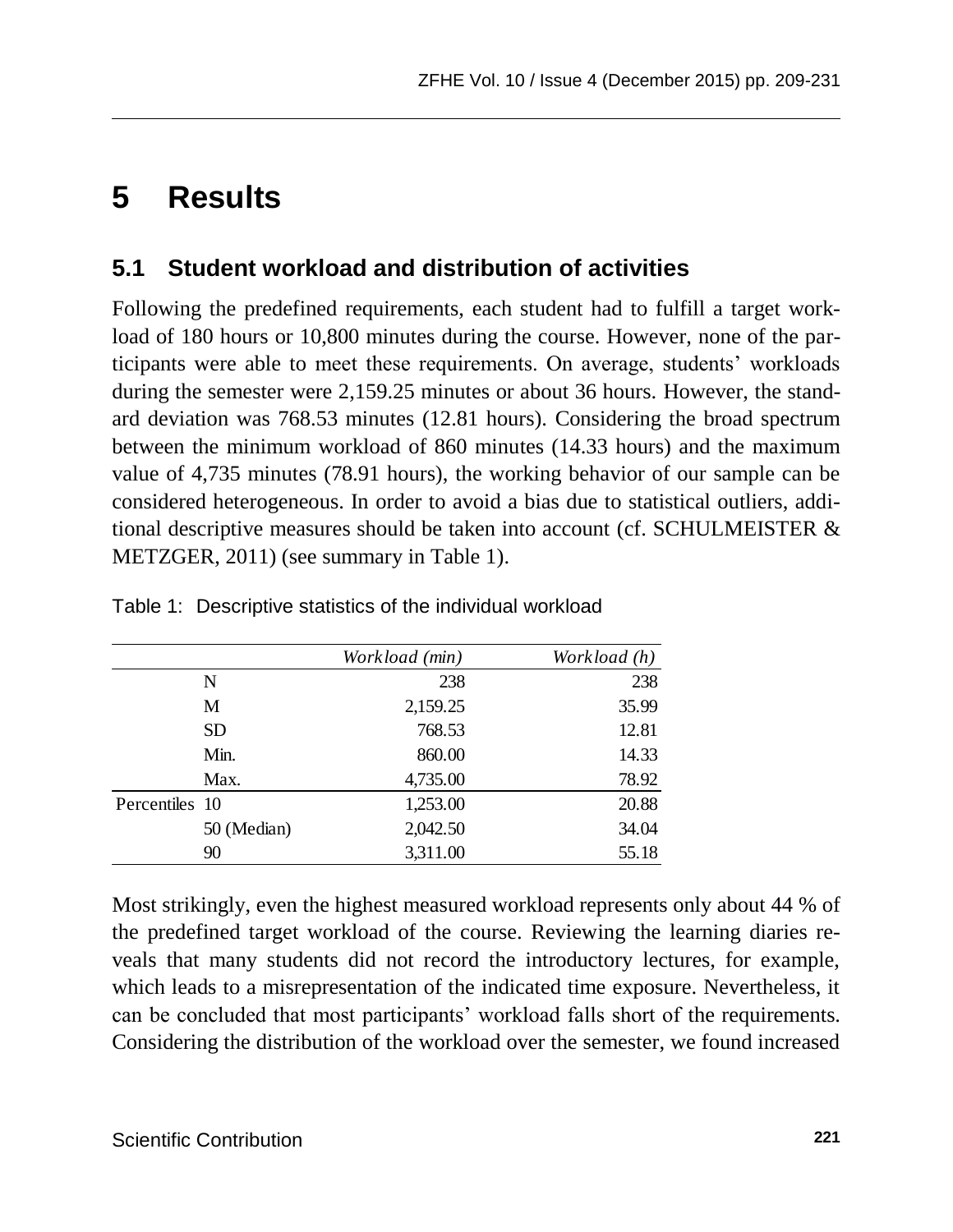values in weeks 3, 6, and 14 directly before the submission deadlines for the solutions to PT 1, 2, and 4 (see Figure 2).



Fig. 2: Distribution of workload over course time

Over the course of the semester, we found high standard deviations of workload illustrating different forms of time and work organization among participants, as well as differences in engagement. Notably, in weeks 8 and 9, there was no increase in workload, although the deadline for PT 3 was approaching. The lower values in week 10 can be explained by the Christmas break. Also, students seem to make use of the flexible time management that was part of the course concept. In principle, it can be noted that a large number of students concentrate an aboveaverage share of their workload on a short period of time before the deadlines.

### **5.2 Relationship between time-on-task and learning outcome**

In order to analyze the relationship between active learning time (time-on-task) and the individual learning outcome, we extracted the time-on-task as one component of workload based on the individual diary entries for PT 2, 3, and 4. Table 2 shows how time is distributed across these three course phases.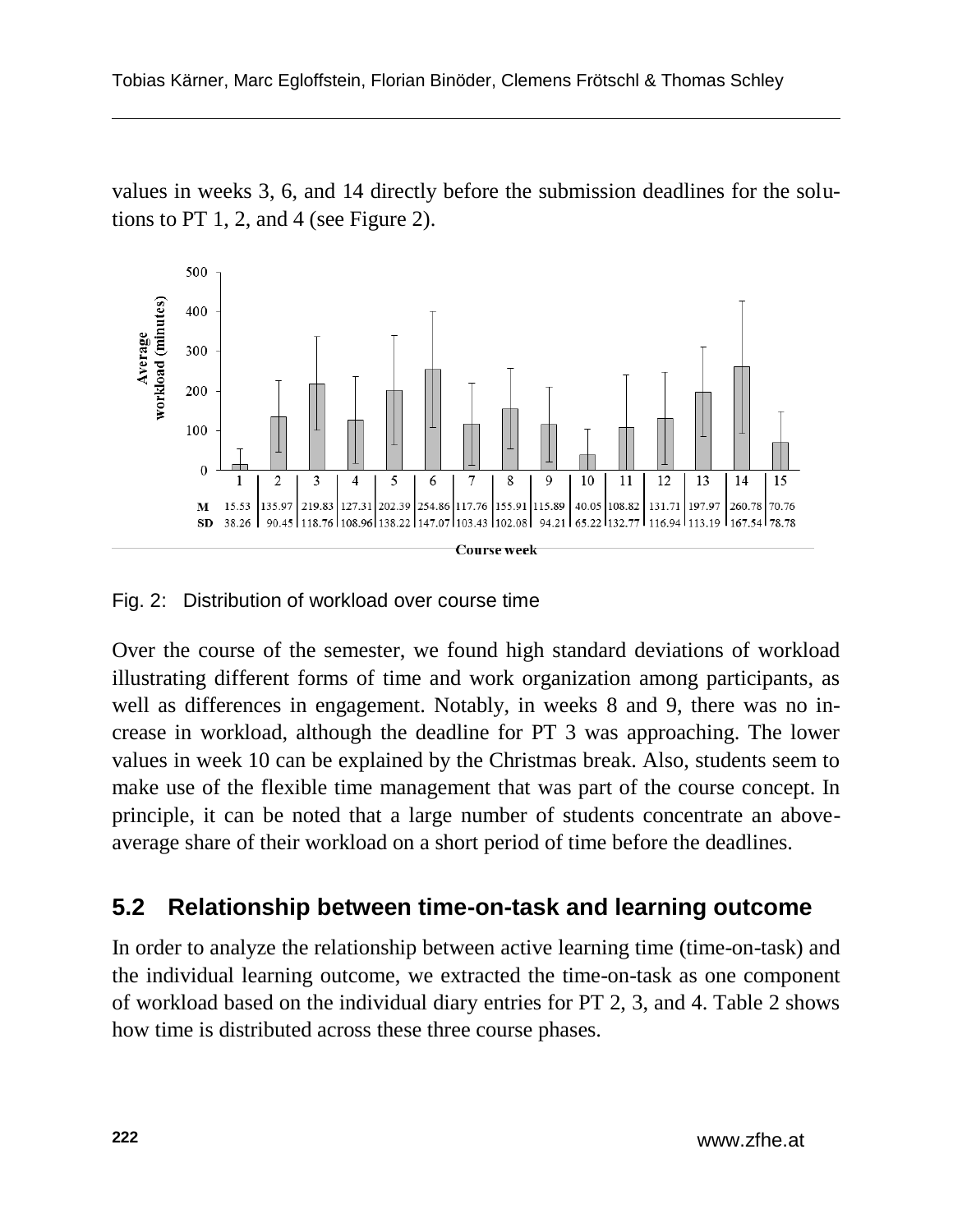|                       | Overall workload [h] |      |      |       | Time-on-task [h] |      |      |       |
|-----------------------|----------------------|------|------|-------|------------------|------|------|-------|
|                       | $(N = 238)$          |      |      |       | $(N = 238)$      |      |      |       |
|                       | М                    | SD   | Min. | Max.  | М                | SD.  | Min. | Max.  |
| Problem task 2 (PT 2) | 10.71                | 4.68 | 2.50 | 30.00 | 9.31             | 4.19 | 2.50 | 24.00 |
| Problem task 3 (PT 3) | 8.26                 | 4.35 | 1.75 | 24.08 | 7.25             | 4.13 | 1.00 | 21.67 |
| Problem task 4 (PT 4) | 10.48                | 4.60 | 1.67 | 25.17 | 8.59             | 4.04 | 0.83 | 24.17 |

| Table 2: Descriptive comparison between total workload and time-on-task |  |
|-------------------------------------------------------------------------|--|
|-------------------------------------------------------------------------|--|

Our research shows that – in line with expectations – individuals' average time-ontask is lower than the respective workload for all three course phases. Students on average work actively on PT 2 for 9.31 hours, on PT 3 for 7.25 hours, and on PT 4 for 8.59 hours. High values of standard deviations, as well as a high range of variation, have to be noted, which hints at a high variability of study time and effort between individuals. In order to analyze the relationship between time-on-task and individual learning outcome, we carried out a regression analysis. The results are shown in Table 3.

Table 3: Model estimate and relationship between time-on-task and learning outcome

|                                                              | Learning outcome (score) |      |           |  |
|--------------------------------------------------------------|--------------------------|------|-----------|--|
| Variable                                                     | h                        | S.e. |           |  |
| Constant                                                     | $36.79$ **               | .83  |           |  |
| Time-on-task (hours)                                         | .07                      | .03  | $.16$ $*$ |  |
| $R^2$ (F, p)                                                 | $.024$ (5.92, p = .016)  |      |           |  |
| $N_{\text{min}}$ N $220^{24}$ $\approx 001^{4}$ $\approx 05$ |                          |      |           |  |

*Notes*. N = 238, \*\* p < .001, p < .05

As Table 3 shows, the intercept is at 36.79 points. Although the effect of the timeon-task is very low (0.07 units), it is still statistically significant. Looking at the effect size, time-on-task only explains 2.4 percent of the variance in learning outcome in the current analysis. To illustrate the positive relationship between time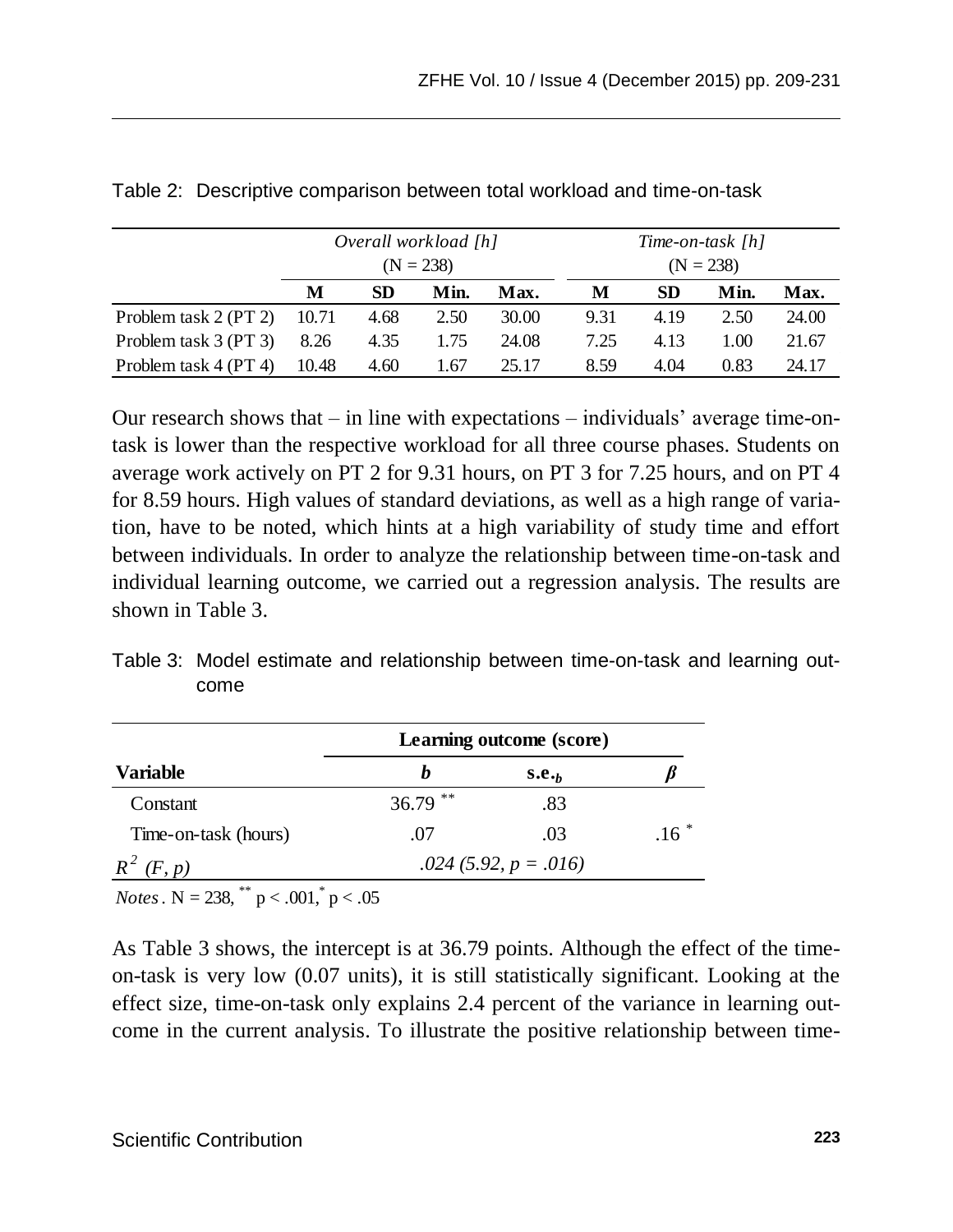on-task and learning outcome, both variables were depicted in a diagram (see Figure 3).



Fig. 3: Relationship between time-on-task and learning outcome

## **6 Discussion**

In this study, we analyzed the workload of beginning students in an open online course. With respect to the first research question, the results show that the calculated actual workload was consistently lower than the intended target workload, which was in line with our assumptions and with prior research (cf. OPPER-MANN, 2009; BURCK et al. 2011; SCHULMEISTER & METZGER, 2011). Compared to similar studies, however, there are some significant differences. In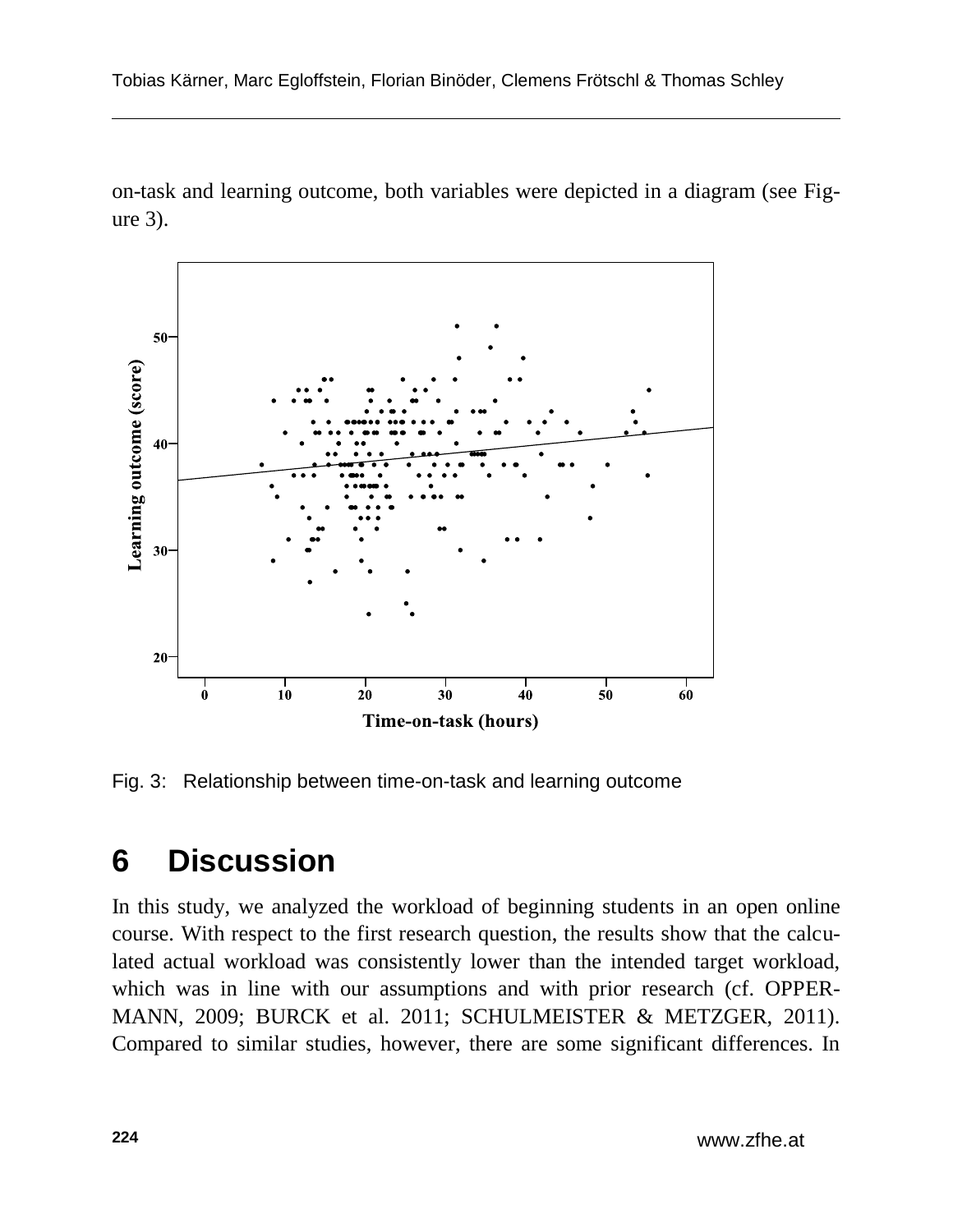our setting, the workload gap is bigger than elsewhere, and, what is more, not one single student fulfilled the target workload (whereas in comparable studies at least some students did). A straightforward explanation might be that students simply took advantage of the freedom they were provided and shifted their workload to other courses or activities. To gain a deeper insight here, additional workload studies on a study program level would be necessary. In such studies, indicators for study motivation, students' emotions, and personal dispositions (state and traitperspective) could be combined, so that a bigger picture of study behavior could be drawn.

Considering the second research question, we found a rather small but statistically significant relationship between time-on-task and learning outcome, which was generally in-line with our expectations. One can assume that trait-like person variables (e.g. general intelligence, academic self-concept, learning motivation, cf. HELM, 2015) as well as situational characteristics of the learning environment (e.g. experience of competence, social relatedness and autonomy, cf. DECI & RYAN, 2002) additionally influence the learning outcome in a significant way. Furthermore, it seems quite possible that time-one-task mediates the relationship between personal and/or situational variables and individual learning outcome. For modelling these relationships in further analyses, it might be fruitful to apply a more sophisticated multilevel approach. In general, this method is based on a hierarchical data structure where repeated measures (level 1) are nested within a person (level 2) (cf. HOX, 2010).

From a methodological perspective, the use of learning diaries can be discussed. On the one hand, the immediate recording of times and activities is of only low retrospectivity and thus more ecologically valid. On the other hand, diary methods also have some disadvantages. Erroneous or fragmentary recordings can easily remain undiscovered. Likewise, biases due to social desirability or repeated copying and pasting of records are possible. In our study, obvious distortions were corrected manually or completely left out, which was a very time-consuming task for 10,540 single entries. Therefore, the use of a centralized, online-based tool for recording workloads and activities would be highly desirable (cf. SCHULMEISTER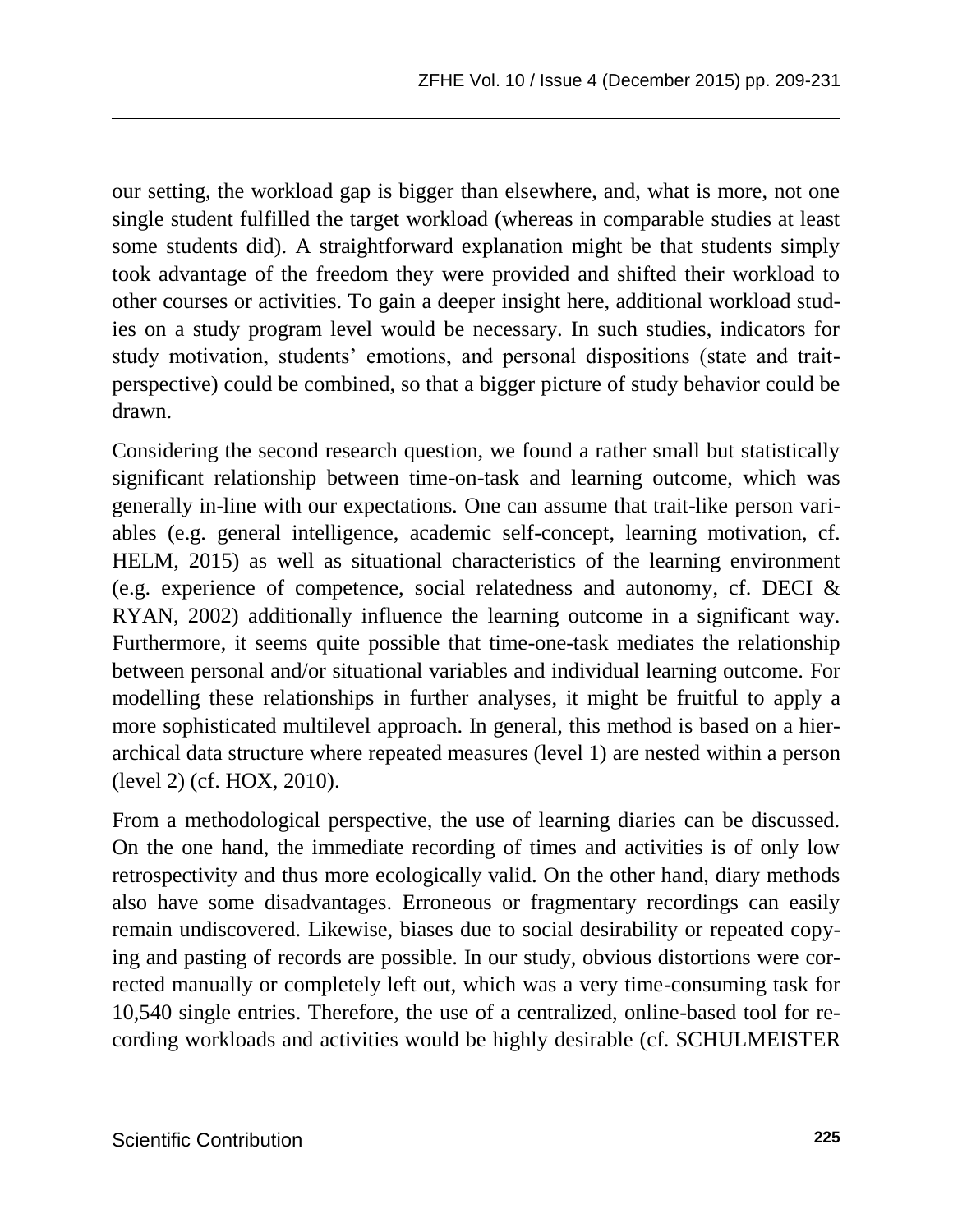& METZGER, 2011). In this way, data could be validated right on entering, and a subsequent data aggregation would no longer be necessary.

Finally, the results raise some questions about the suitability of the underlying course concept. From a curricular perspective, adjustments are deemed necessary. A straightforward adjustment would be to add further content and thus additional workload to the course. However, the content had just been realigned before the study was carried out, which might also have contributed to the lower workload figures. After our data was collected, an end-of-term exam has been introduced as an additional curricular measure. This assessment stresses the individual perspective within the collaborative teaching-learning environment and helps to prevent negative group phenomena, such as free-riding or social loafing. In addition, the uneven distribution of workload and its variance might indicate that structure and scaffolds are of great importance for beginning students. Many of them have to become acquainted to a new world of "academic freedom" and thus have to develop effective working habits first. Just like learning to work in groups, this can be seen as an integral part of the academic socialization. Against this background, we still consider open online courses as a promising alternative for large classes for beginning students. As long as structures and scaffolds guarantee student responsibility and commitment, they can add a great amount of flexibility and innovative pedagogy to the beginners' curriculum.

## **7 References**

**Berliner, D. C.** (1990). What's All the Fuss About Instructional Time? In M. Ben-Peretz, & R. Bromme (Eds.), *The Nature of time in schools. Theoretical concepts, practitioner perceptions* (pp. 3-35). New York: Teachers College Press.

**BMBF** [Federal Ministry of Education and Research] (2010). *Richtlinien zur Umsetzung des gemeinsamen Programms des Bundes und der Länder für bessere Studienbedingungen und mehr Qualität in der Lehre.* Retrieved November 1, 2015, from [http://www.qualitaetspakt-lehre.de/\\_media/Programm-Lehrqualitaet-BMBF-](http://www.qualitaetspakt-lehre.de/_media/Programm-Lehrqualitaet-BMBF-Richtlinien.pdf)[Richtlinien.pdf](http://www.qualitaetspakt-lehre.de/_media/Programm-Lehrqualitaet-BMBF-Richtlinien.pdf)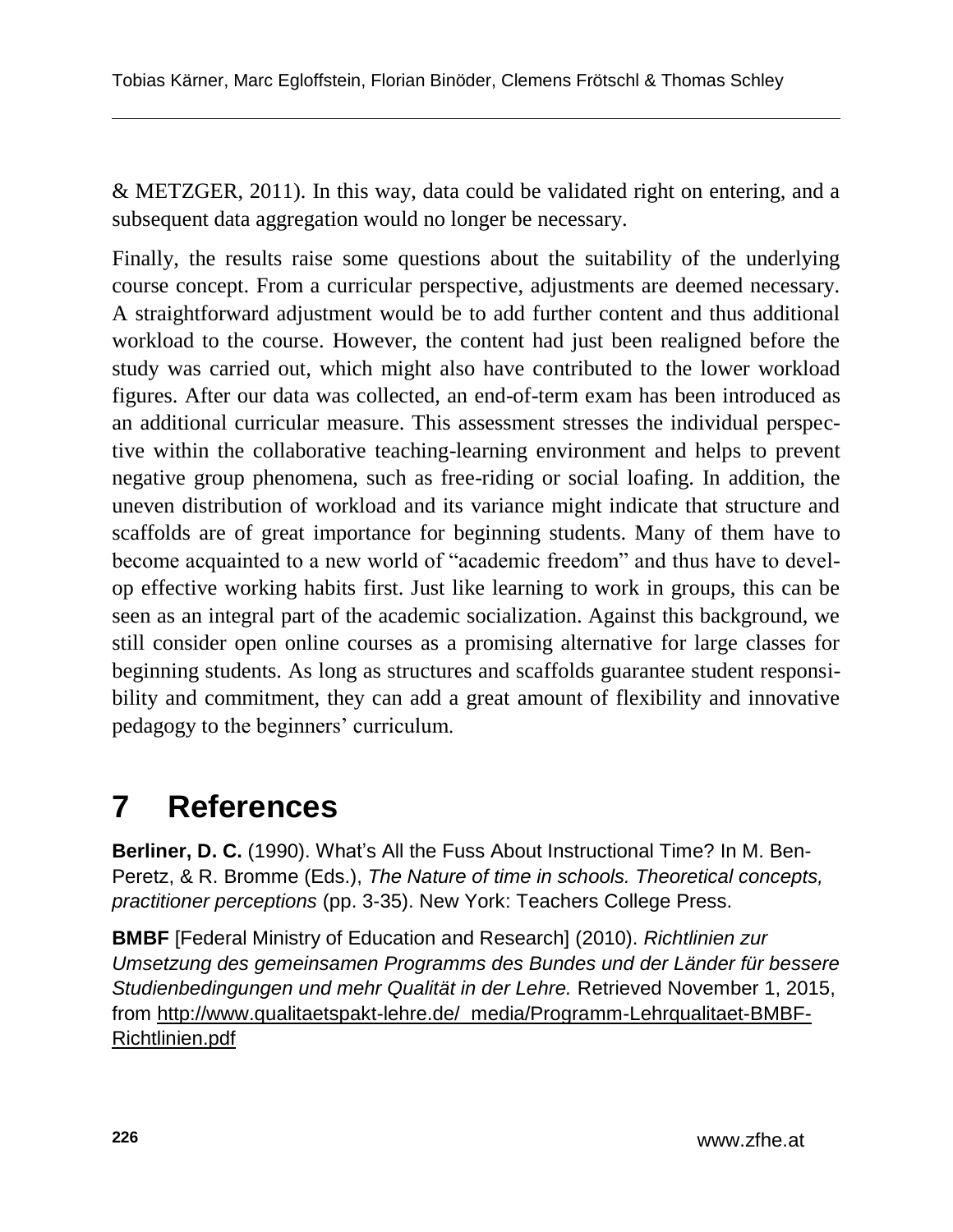**Bolger, N., Davis, A., & Rafaeli, E.** (2003). Diary methods. Capturing Life as it is lived. *Annual Review of Psycholog*y, *54*(1), 579-616.

**Blüthmann, I., & Thiel, F.** (2011). Sind pauschale Workload-Schätzungen aussagekräftig? In I. Steinhardt (Ed.), *Studierbarkeit nach Bologna – Mainzer Beiträge zur Hochschulentwicklung* (pp. 82-95). Mainz: Zentrum für Qualitätssicherung und Entwicklung.

**Brahm, T., & Gebhardt, A.** (2011). Motivation deutschsprachiger Studierenden in der "Bologna-Ära". *Zeitschrift für Hochschulentwicklung, 6*(2), 15-29.

**Bosse, E., & Trautwein, C.** (2014). Individuelle und institutionelle Herausforderungen in der Studieneingangsphase. *Zeitschrift für Hochschulentwicklung, 9*(5), 41-62.

**Brandl, H., & Gunzer, D.** (2009). ECTS: Die Workload-Problematik. In P. Kellermann, M. Boni, & E. Meyer-Renschhausen (Eds.), *Zur Kritik europäischer Hochschulpolitik* (pp. 163-172). Wiesbaden: VS-Verlag.

**Brodhagen, E., & Gettinger, M.** (2012). Academic Learning Time. In N. Seel (Ed.), *Encyclopedia of the Sciences of Learning* (pp. 33-36). Heidelberg: Springer.

**Burck, K., Heil, K., & Böhres, M.** (2011). Quantitative Workload-Erhebungen an der Johannes Gutenberg-Universität Mainz. In I. Steinhardt (Ed.), *Studierbarkeit nach Bologna – Mainzer Beiträge zur Hochschulentwicklung* (pp. 49-68). Mainz: Zentrum für Qualitätssicherung und Entwicklung.

**Carroll, J. B.** (1989). The Carroll Model: A 25-Year Retrospective and Prospective View. *Educational Researcher*, *18*(1), 26-31.

**Cuseo, J.** (2007). The empirical case against large class size: Adverse effects on teaching, learning, and retention of first-year students. *Journal of Faculty Development, 21,* 5-21.

**Deci, E., & Ryan, R.** (Eds.), (2002). *Handbook of self-determination research*. Rochester, NY: University of Rochester Press.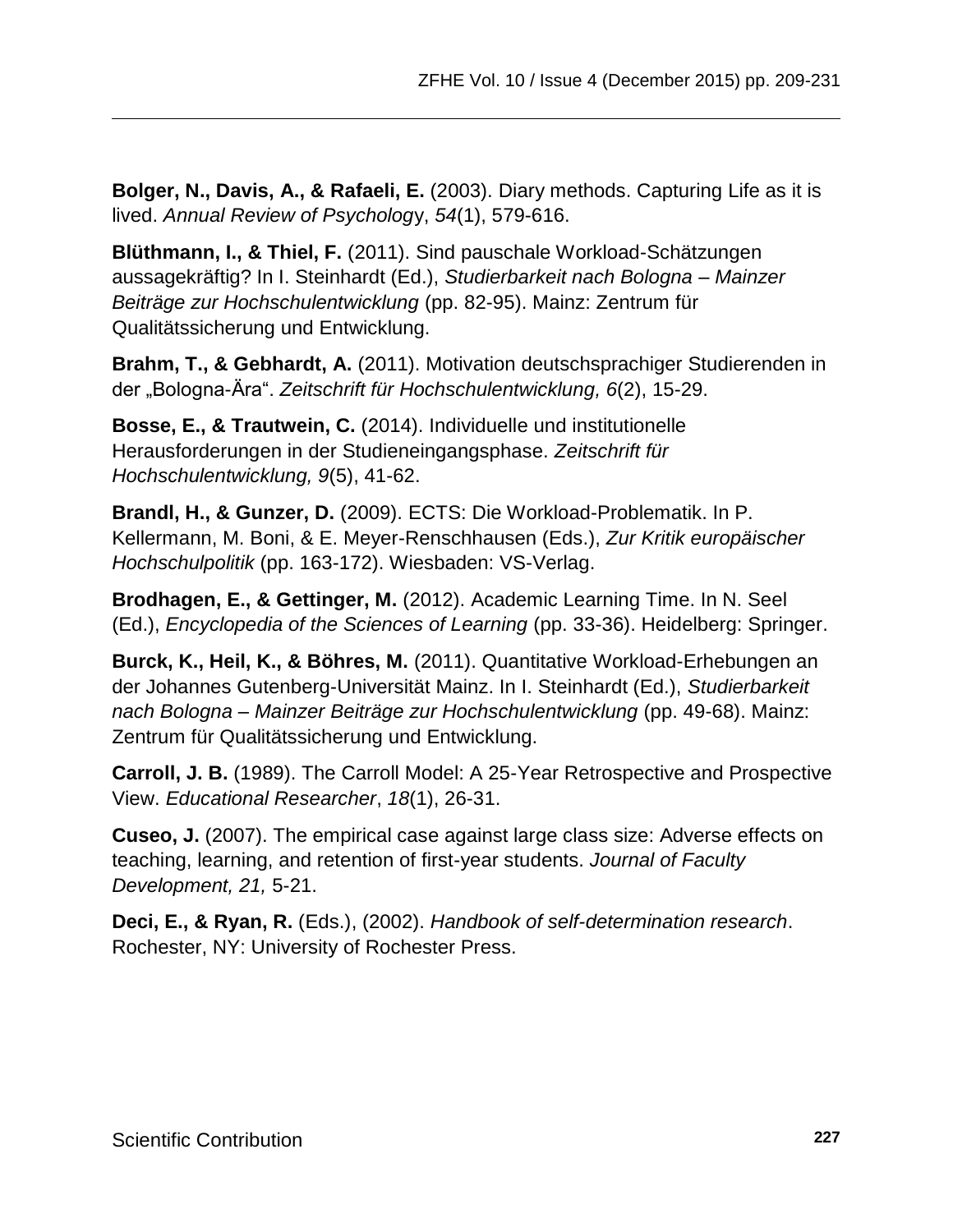**Destatis** [Federal Statistical Office of Germany] (Ed.) (2014). *Nachhaltige Entwicklung in Deutschland. Indikatorenbericht 2014*. Retrieved November 1, 2015, from [https://www.destatis.de/DE/Publikationen/Thematisch/](https://www.destatis.de/DE/Publikationen/Thematisch/%20UmweltoekonomischeGesamtrechnungen/Umweltindikatoren/Indikatoren.html)  [UmweltoekonomischeGesamtrechnungen/Umweltindikatoren/Indikatoren.html](https://www.destatis.de/DE/Publikationen/Thematisch/%20UmweltoekonomischeGesamtrechnungen/Umweltindikatoren/Indikatoren.html)

**Dorenbusch, A., & Lompe, A.** (2011). Geeignetes Erhebungsintervall von Workload-Befragungen in hochschulinternen QM-Systemen. In I. Steinhardt (Ed.), *Studierbarkeit nach Bologna – Mainzer Beiträge zur Hochschulentwicklung* (Vol. 17, pp. 82-95). Mainz: Zentrum für Qualitätssicherung und Entwicklung.

**Frötschl, C., & Baierlein, J.** (2010). *Selbstorganisationsoffenes E-Learning zum Studieneinstieg. Was erwarten sich die Lernenden?* Bamberg: Lehrstuhl für Wirtschaftspädagogik.

**Gage, N. L.** (1978). *The scientific basis of the art of teaching*. New York: Teachers College Press.

**Hattie, J.** (2009). *Visible Learning*. New York: Routledge.

**Hattie, J.** (2015). The Applicability of Visible Learning to Higher Education. Scholarship of Teaching and Learning. *Scholarship of Teaching and Learning in Psychology, 1*(1), 79-91.

**Helm, C.** (2015). Determinants of competence development in accounting in upper secondary education. *Empirical Research in Vocational Education and Training*. Retrieved November 1, 2015, from [http://link.springer.com/article/10.1186/s40461-](http://link.springer.com/article/10.1186/s40461-015-0022-8/fulltext.html) [015-0022-8/fulltext.html](http://link.springer.com/article/10.1186/s40461-015-0022-8/fulltext.html)

**Helmke, A., & Schrader, F.-W.** (1996). Kognitive und motivationale Bedingungen des Studierverhaltens: Zur Rolle der Lernzeit. In J. Lompscher & H. Mandl (Eds.), *Lehr- und Lernprobleme im Studium. Bedingungen und Veränderungsmöglichkeiten* (pp. 39-53). Bern: Huber.

**Hendriks, M., Luyten, H., Scheerens, J., & Sleegers, P.** (2014). Meta-Analyses. In J. Scheerens (Ed.), *Effectiveness of Time Investments in Education* (pp. 55- 142). New York: Springer.

**Hornsby, D. J., & Osman, R.** (2014). Massification in higher education: large classes and student learning. *Higher Education, 67*, 711-719.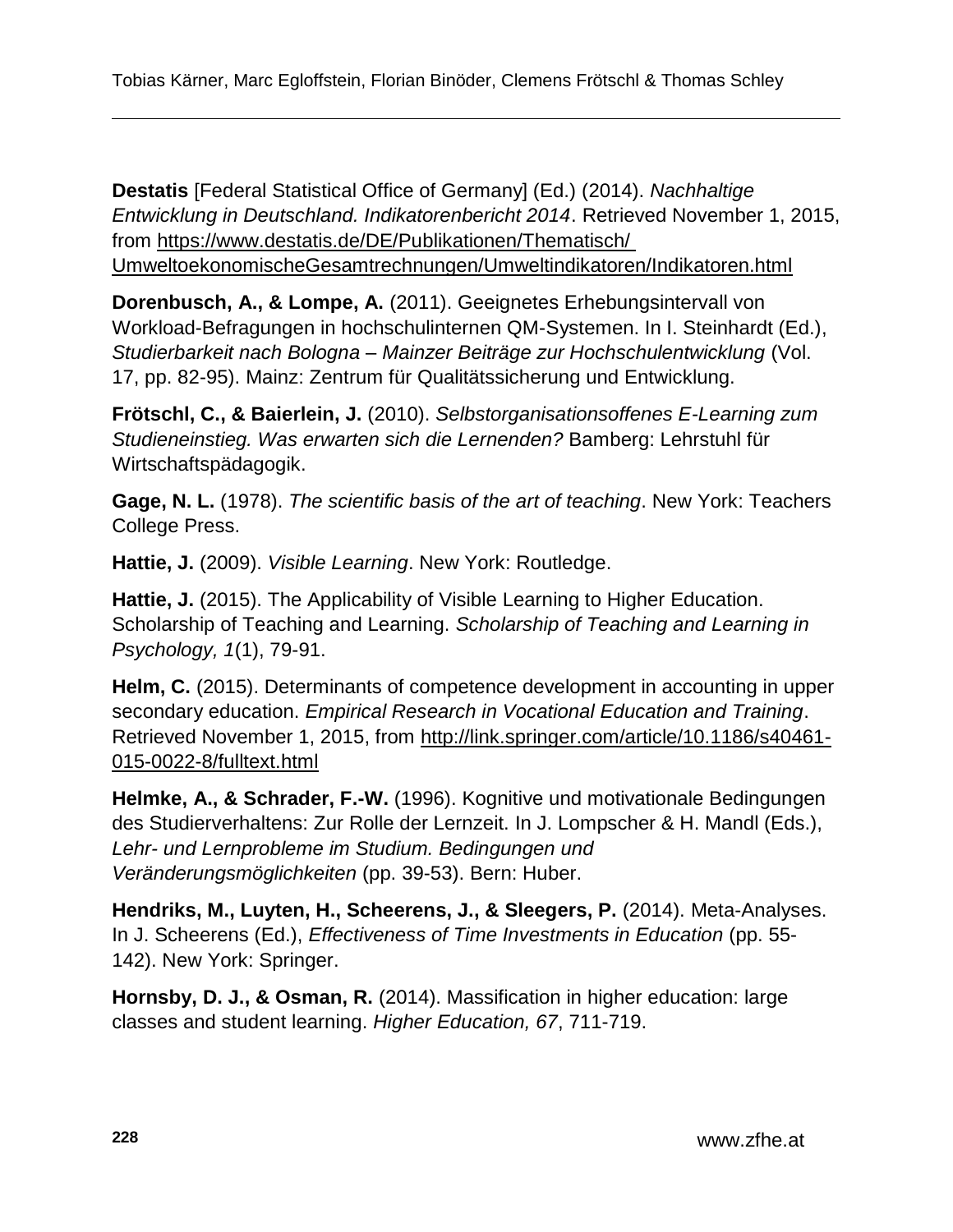**Hox, J.** (2010). *Multilevel Analysis – Techniques and Applications*. New York: Routledge.

**HRK** [German Rectors' Conference] (2014). The potential and problems of MOOCs. MOOCs in the context of digital teaching. Retrieved November 1, 2015, from [http://www.hrk.de/uploads/media/MOOCs\\_EN.pdf](http://www.hrk.de/uploads/media/MOOCs_EN.pdf)

**Middendorff, E., Apolinarski, B., Poskowsky, J., Kandulla, M., & Netz, N.** (2013). *Die wirtschaftliche und soziale Lage der Studierenden in Deutschland 2012*. Retrieved November 1, 2015, from [https://www.bmbf.de/pub/wsldsl\\_2012.pdf](https://www.bmbf.de/pub/wsldsl_2012.pdf)

**O'Connor, K.** (2014). MOOCs, institutional policy and change dynamics in higher education. *Higher Education, 68*, 623-635.

**Oppermann, A.** (2009). *Arbeitszeiten bzw. Workload der StudentInnen der Universität Potsdam Wintersemester 2008/2009*. Retrieved November 1, 2015, from [https://pep.uni-potsdam.de/media/reports/Workload-](https://pep.uni-potsdam.de/media/reports/Workload-Erhebung/up_workload_wise2008-2009_ao_final.pdf)[Erhebung/up\\_workload\\_wise2008-2009\\_ao\\_final.pdf](https://pep.uni-potsdam.de/media/reports/Workload-Erhebung/up_workload_wise2008-2009_ao_final.pdf)

**Prosser, M., & Trigwell, K.** (2014). Qualitative variation in approaches to university teaching and learning in large first-year classes. *Higher Education, 67*, 783-795.

**Rausch, A., Kögler, K., & Laireiter, A.-R.** (2012). Editorial. In A. Rausch, K. Kögler, & A.-R. Laireiter (Eds.), *Tagebuchverfahren zur prozessnahen Datenerhebung in Feldstudien – Gestaltungsparameter und Anwendungsempfehlungen. Themenheft Empirische Pädagogik, 26*(2), 183-199.

**Rocconi, L. M.** (2011). The Impact of Learning Communities on First Year Students' Growth and Development in College. *Research in Higher Education*, *52*(2), 178-193.

**Scheerens, J., & Hendriks, M.** (2014). State of the Art of Time Effectiveness. In J. Scheerens (Eds.), *Effectiveness of Time Investments in Education* (pp. 7-30). New York: Springer.

**Schulmeister, R.** (2014). The Position of xMOOCs in Educational Systems. *eleed e-learning & education*, *10*. Retrieved November 1, 2015, from <https://eleed.campussource.de/archive/10/4074>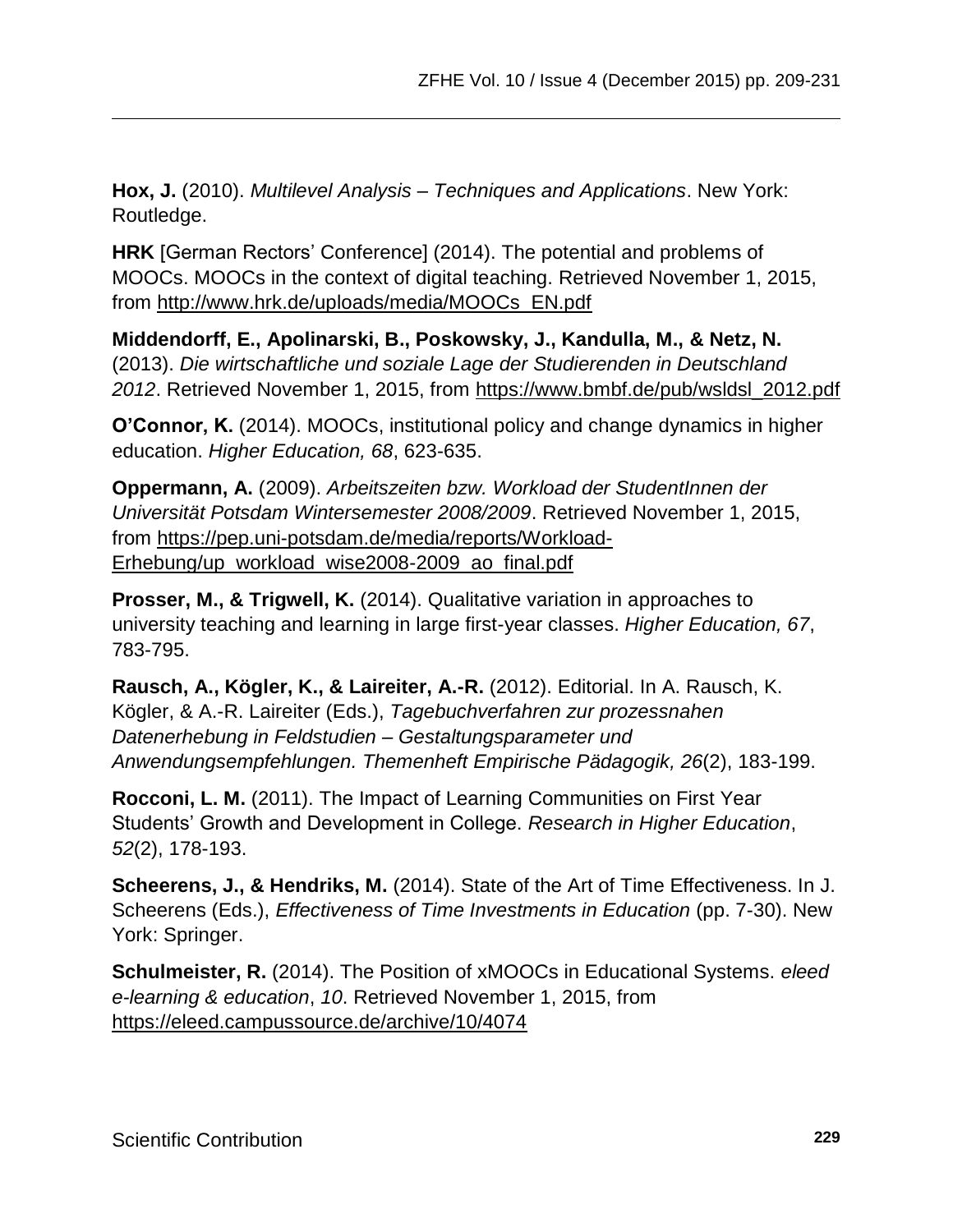**Schulmeister, R., & Metzger, Ch.** (2011). Die Workload im Bachelor: Ein empirisches Forschungsprojekt. In R. Schulmeister & Ch. Metzger (Eds.), *Die Workload im Bachelor: Zeitbudget und Studierverhalten* (pp.13-128). Münster: Waxmann.

**Sembill, D., & Egloffstein, M.** (2009). Dezentrale Großveranstaltungen durch Selbstorganisationsoffenes E-Learning. Konzeption und erste Erfahrungen. *Zeitschrift für E-Learning*, 4(1), 36-48.

# **Authors**



Dr. Tobias KÄRNER || University of Bamberg, Economics and Business Education || Kärntenstraße 7, D-96052 Bamberg [www.uni-bamberg.de/wipaed/p2/team/dr-tobias-kaerner/](http://www.uni-bamberg.de/wipaed/p2/team/dr-tobias-kaerner/)

[tobias.kaerner@uni-bamberg.de](mailto:tobias.kaerner@uni-bamberg.de)



Dipl.-Hdl. Dipl.-Wirtsch.Inf. Marc EGLOFFSTEIN University of Mannheim, Economic and Business Education  $|| L 4, 1, D-68161$ Mannheim

[http://seifried.bwl.uni-mannheim.de/de/mitarbeiter/marc\\_egloffstein/](http://seifried.bwl.uni-mannheim.de/de/mitarbeiter/marc_egloffstein/) [egloffstein@uni-mannheim.de](mailto:egloffstein@uni-mannheim.de)



M.Sc. Dipl.-Wirtsch.-Inf. (FH) Florian BINÖDER || former graduate student at the University of Bamberg, Economics and Business Education || Kärntenstraße 7, D-96052 Bamberg

[florian.binoeder@gmail.com](mailto:florian.binoeder@gmail.com)